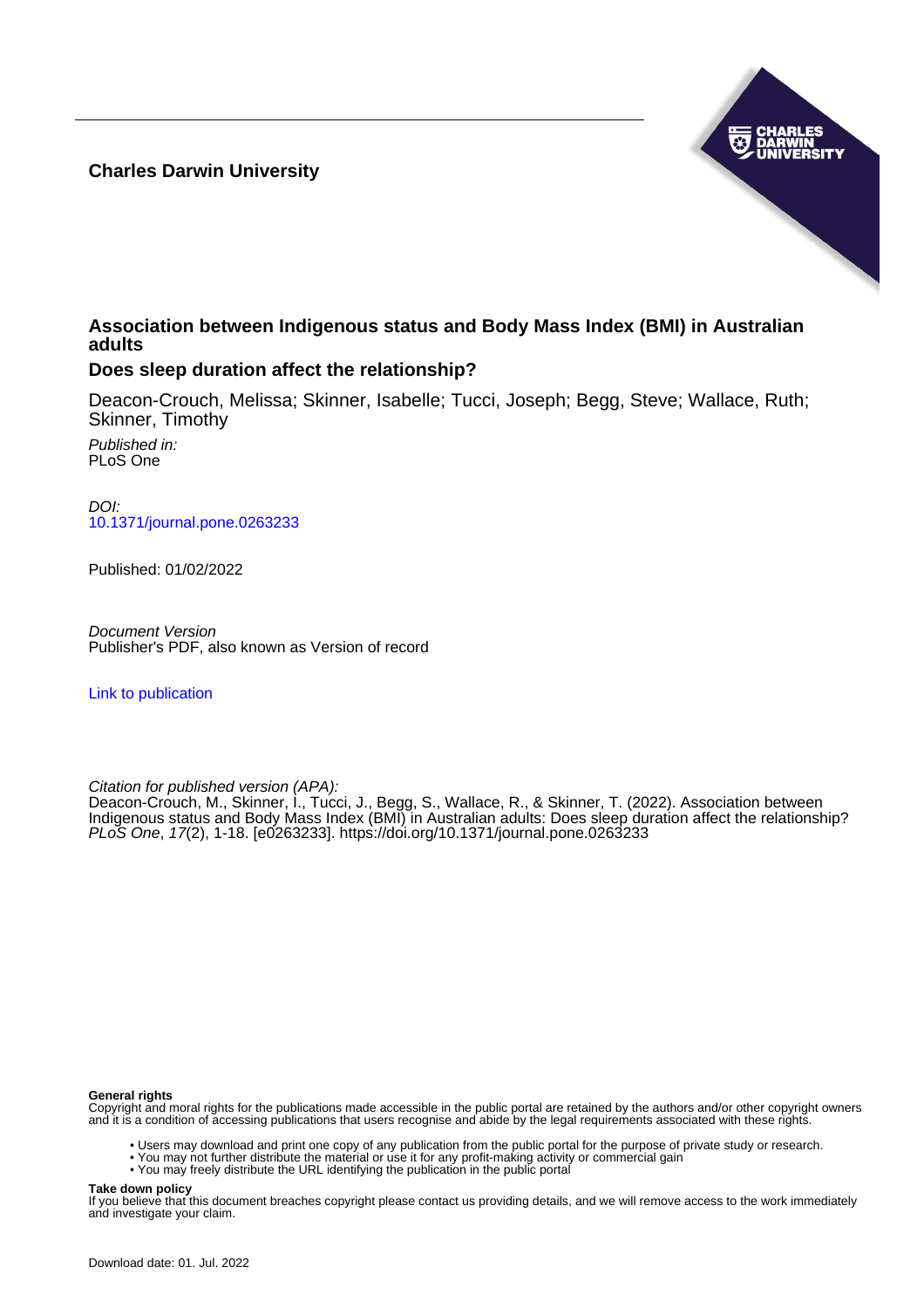

## **OPEN ACCESS**

**Citation:** Deacon-Crouch M, Skinner I, Tucci J, Begg S, Wallace R, Skinner T (2022) Association between indigenous status and Body Mass Index (BMI) in Australian adults: Does sleep duration affect the relationship? PLoS ONE 17(2): e0263233. [https://doi.org/10.1371/journal.](https://doi.org/10.1371/journal.pone.0263233) [pone.0263233](https://doi.org/10.1371/journal.pone.0263233)

**Editor:** Judith Katzenellenbogen, University of Western Australia, AUSTRALIA

**Received:** February 22, 2021

**Accepted:** January 8, 2022

**Published:** February 16, 2022

**Copyright:** © 2022 Deacon-Crouch et al. This is an open access article distributed under the terms of the Creative [Commons](http://creativecommons.org/licenses/by/4.0/) Attribution License, which permits unrestricted use, distribution, and reproduction in any medium, provided the original author and source are credited.

**Data Availability Statement:** The data underlying the results presented in the study are available from the Australian Bureau of Statistics, National Health Survey 2011-2012. The following URL contains information about the application process for access to the data [\(https://www.abs.gov.au/](https://www.abs.gov.au/ausstats/abs@.nsf/Previousproducts/4324.0.55.001Main%20Features12011-12?opendocument&tabname=Summary&prodno=4324.0.55.001&issue=2011-12&num=&view=) [ausstats/abs@.nsf/Previousproducts/4324.0.55.](https://www.abs.gov.au/ausstats/abs@.nsf/Previousproducts/4324.0.55.001Main%20Features12011-12?opendocument&tabname=Summary&prodno=4324.0.55.001&issue=2011-12&num=&view=) [001Main%20Features12011-12?](https://www.abs.gov.au/ausstats/abs@.nsf/Previousproducts/4324.0.55.001Main%20Features12011-12?opendocument&tabname=Summary&prodno=4324.0.55.001&issue=2011-12&num=&view=) [opendocument&tabname=Summary&prodno=](https://www.abs.gov.au/ausstats/abs@.nsf/Previousproducts/4324.0.55.001Main%20Features12011-12?opendocument&tabname=Summary&prodno=4324.0.55.001&issue=2011-12&num=&view=) [4324.0.55.001&issue=2011-12&num=&view=\)](https://www.abs.gov.au/ausstats/abs@.nsf/Previousproducts/4324.0.55.001Main%20Features12011-12?opendocument&tabname=Summary&prodno=4324.0.55.001&issue=2011-12&num=&view=). The authors confirm that they accessed the data

RESEARCH ARTICLE

# Association between indigenous status and Body Mass Index (BMI) in Australian adults: Does sleep duration affect the relationship?

**Melissa Deacon-Crouch**<sup>10</sup><sup>\*</sup>, Isabelle Skinner<sup>1‡</sup>, Joseph Tucci<sup>2‡</sup>, Steve Begg<sup>3‡</sup>, **Ruth Wallace4‡, Timothy Skinner5**☯**¤**

**1** Rural Department of Nursing and Midwifery, La Trobe Rural Health School, La Trobe University, Bendigo, Victoria, Australia, **2** Department of Pharmacy and Biomedical Science, La Trobe Institute for Molecular Science, La Trobe University, Victoria, Australia, **3** Rural Department of Community Health, La Trobe Rural Health School, La Trobe University, Bendigo, Victoria, Australia, **4** College of Indigenous Futures, Education & the Arts, Charles Darwin University, Northern Territory, Australia, **5** Department of Psychology, University of Copenhagen, Copenhagen, Denmark

☯ These authors contributed equally to this work.

¤ Current address: University Department of Rural Health, La Trobe Rural Health School, La Trobe University, Bendigo, Victoria, Australia

‡ IS, JT, SB and RW also contributed equally to this work.

\* m.deacon-crouch@latrobe.edu.au

## Abstract

## **Background**

Overweight/obesity is a well-defined risk factor for a variety of chronic cardiovascular and metabolic diseases. Sleep duration has been associated with overweight/obesity and other cardio metabolic and neurocognitive problems. Notably, overweight/obesity and many of the associated comorbidities are prevalent in Indigenous Australians. Generally, sleep duration has been associated with BMI for Australian adults but information about Australian Indigenous adults' sleep is scant. A recent report established that sleep is a weak predictor of obesity for Indigenous Australian adults.

## **Aim**

To determine whether sleep remains a predictor of obesity when physical activity, diet and smoking status are accounted for; and to determine whether sleep duration plays a mediating role in the relationship between Indigenous status and BMI.

## **Methods**

Statistical analyses of 5,886 Australian adults: 5236 non-Indigenous and 650 Indigenous people aged over 18 years who participated in the Australian Health Survey 2011–2013. Demographic and lifestyle characteristics were described by  $\chi^2$  and t-tests. ANOVA was used to determine the variables that significantly predicted BMI and sleep duration. Stepwise regression analyses were performed to determine the strongest significant predictors of BMI. Sleep duration was self-reported; BMI was calculated from measurement.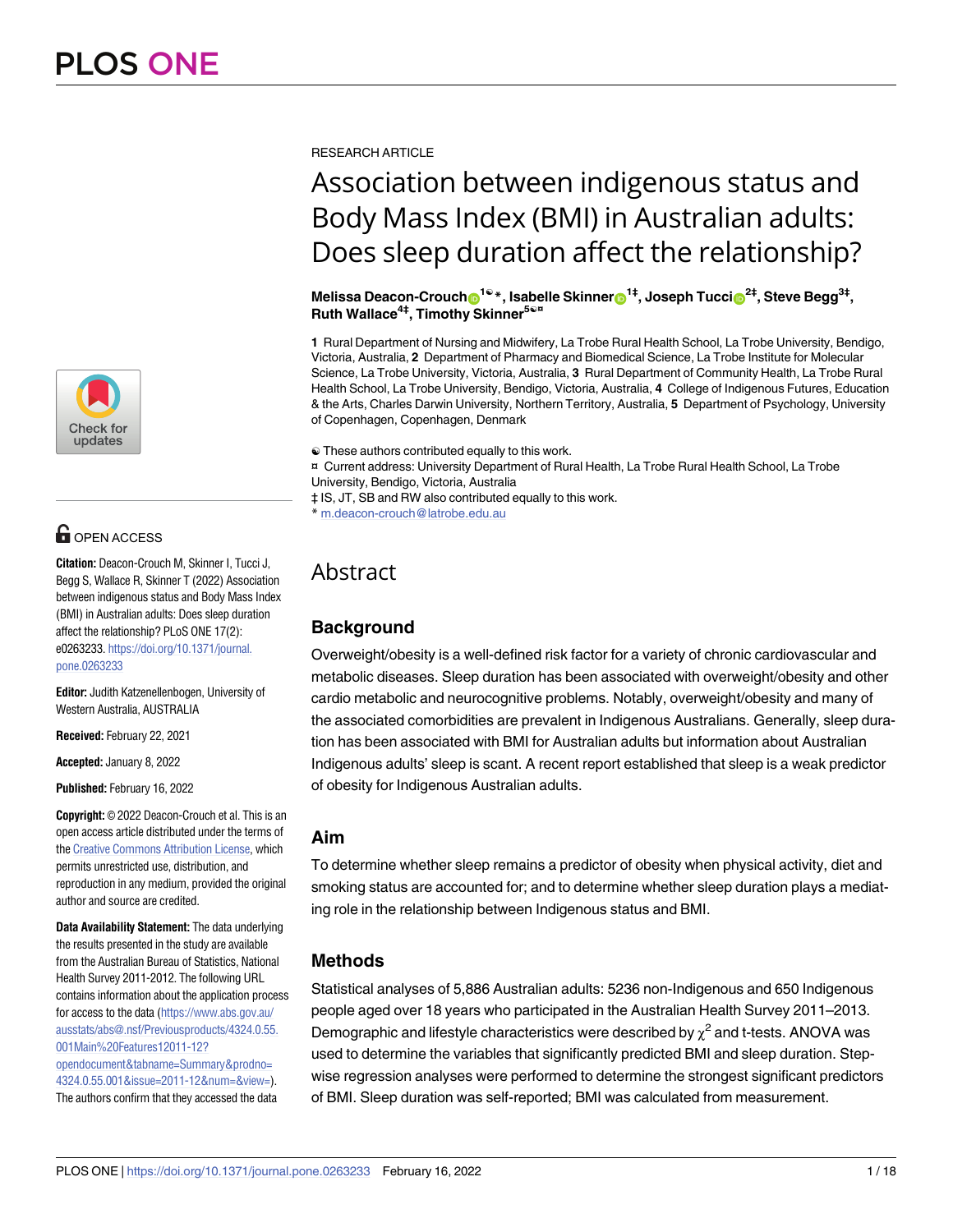<span id="page-2-0"></span>used in the study in the same manner that any future researchers may do so. They did not receive special data access privileges that others would not have from the Australian Bureau of Statistics.

**Funding:** The authors received no specific funding for this work.

**Competing interests:** The authors have declared that no competing interests exist.

#### **Results**

The study revealed two main findings: (i) short sleep duration was an independent predictor of obesity (adjusted- $R^2$  = 0.056, p <0.0001); and (ii) controlling for sleep duration and other possible confounders, Indigenous status was a significant predictor of BMI overweight/ obesity. Sleep duration played a weak, partial mediator role in this relationship. Increased BMI was associated with lower socioeconomic status and level of disadvantage of household locality for non-remote Indigenous and non-Indigenous people.

### **Conclusion**

Indigenous status strongly predicted increased BMI. The effect was not mediated by the socioeconomic indicators but was partially mediated by sleep duration.

## **Introduction**

Overweight/obesity is a well-established risk factor for the development of chronic illnesses including cardio-metabolic diseases and cancer [[1](#page-15-0), [2\]](#page-15-0), with considerable contribution to the total burden of disease [\[3\]](#page-15-0) and hence, the economic costs to the community [[4](#page-15-0)]. Prior to Western colonisation, Indigenous Australians led traditional lifestyles that promoted lean body weight [\[5](#page-15-0)]. However the incidence of overweight/obesity in Indigenous Australians is now widespread, with 71% of adults assessed as overweight (27%) or obese (44%) [[6](#page-15-0)]. The high prevalence of obesity and associated chronic illnesses experienced by Indigenous Australians is a complex and multifactorial phenomenon [\[7](#page-15-0)] related to colonisation with multiple socioeconomic and behavioural dimensions [[8\]](#page-15-0) including political marginalisation and ingrained institutional, structural and interpersonal racial prejudice [[9](#page-15-0)]. To address this pervasive situation, Australian Indigenous peoples released the Uluru Statement from the Heart [\[10\]](#page-15-0) seeking constitutional reforms to empower self-determination by giving Indigenous peoples a voice to impact laws and policies that affect them. To date, despite widespread Australian public support for self-determination of Indigenous Australians, constitutional change has not occurred [\[11\]](#page-15-0).

Sleep duration has been shown to be an important health factor associated with obesity and other metabolic, immunologic, and cardiovascular diseases as well as psychiatric and other neurocognitive dysfunctions in non-Indigenous Australians [\[12\]](#page-15-0). Previous studies with children have shown that short sleep duration is an accepted predictor of obesity for children [\[13–15\]](#page-15-0), including Indigenous Australian children [\[16\]](#page-15-0). Sleep duration has been shown to have a mediating role in the relationship between Indigenous status and body mass index (BMI) for Indigenous Australian school-aged children [\[7\]](#page-15-0).

Associations between sleep duration and BMI in the general Australian adult population (including Indigenous people) have been reported  $[17, 18]$  $[17, 18]$  $[17, 18]$  $[17, 18]$  $[17, 18]$ , however to date, information about sleep duration specific to Indigenous Australians remains scant [[19](#page-16-0)]. Lack of sleep has previously been identified as an issue of concern by one group of Australian Indigenous people [\[20\]](#page-16-0) and our recent study of Australian adults showed that less than 7 hours sleep duration predicted obesity for both Indigenous and non-Indigenous adults [[21](#page-16-0)]. However, it remains unknown if differences in sleep duration account for any of the variation in BMI between Indigenous and non-Indigenous Australian adults.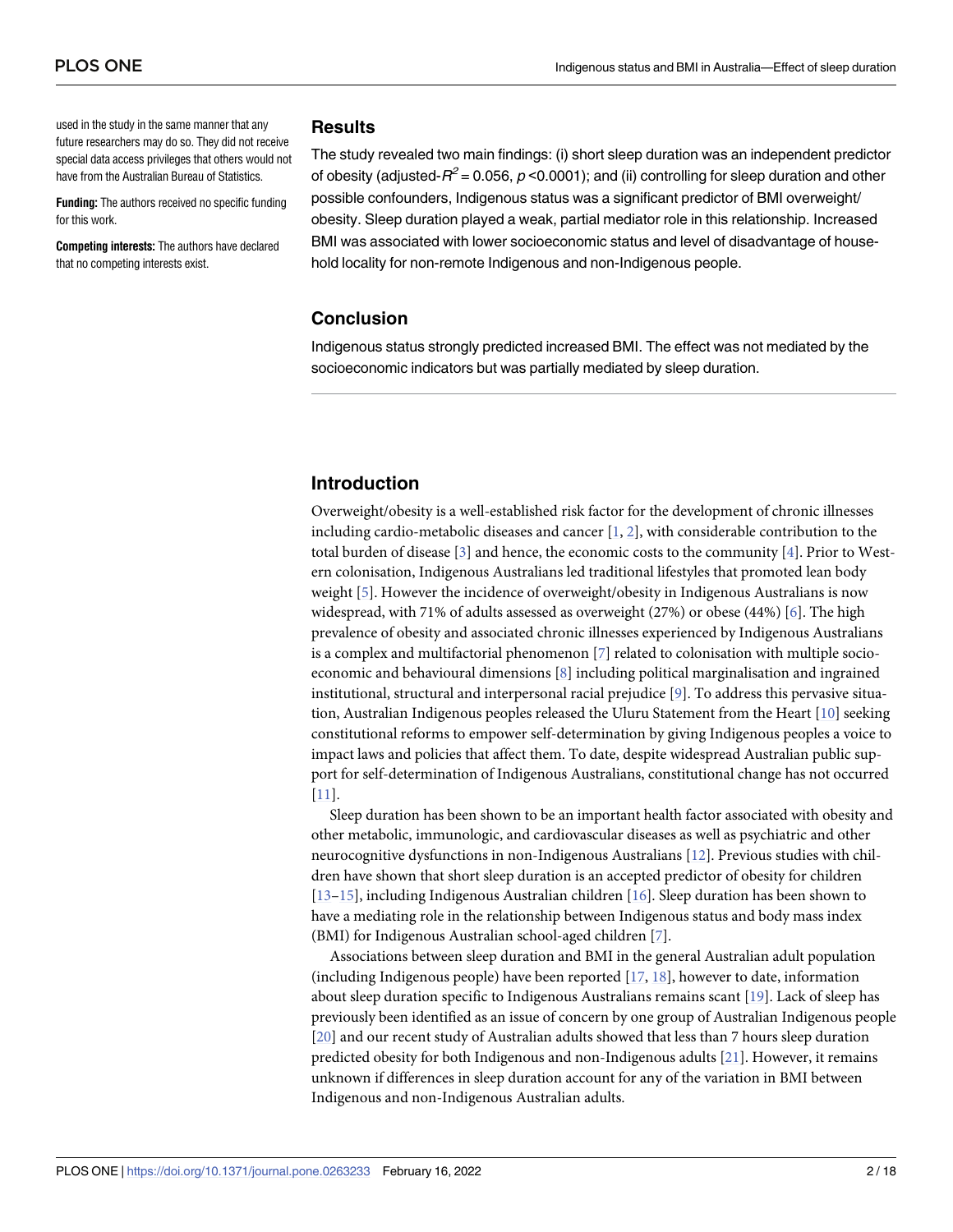<span id="page-3-0"></span>Sleep duration has been associated with both chronic illness and overweight/obesity in other populations [\[22\]](#page-16-0) yet there is little known as to whether sleep duration is associated with these conditions for Indigenous Australian adults. If sleep duration is found to influence the risk of obesity and by extension, risk of chronic illness for Indigenous people, interventions to help optimise sleep duration may improve health outcomes.

Lifestyle factors such as diet, physical activity and smoking that are associated with sleep and BMI were also considered in this study [[23](#page-16-0)]. Diet and sleep appear to have a bi-directional relationship: sleep has been reported to affect eating behaviours [\[24\]](#page-16-0) and metabolic processes [\[25\]](#page-16-0) while diet, particularly fruit and vegetable intake, has been shown to influence sleep efficiency and duration [\[26\]](#page-16-0). A recent meta-analysis revealed that physical activity significantly improved both subjective perceptions and objective measures of sleep in healthy individuals [\[27\]](#page-16-0). Conversely, lack of physical activity has been associated with abdominal obesity and increased risks of cardiometabolic diseases [[28](#page-16-0)] and physical activity has been endorsed in Australia to help reduce obesity and the risks for other cardiometabolic diseases [[3](#page-15-0)]. Smoking status has also been found to influence both BMI [\[29,](#page-16-0) [30\]](#page-16-0) and sleep [[31](#page-16-0), [32](#page-16-0)].

Having previously established that sleep is a weak predictor of obesity for Indigenous Australian adults, the aim of this study is to determine (i) whether sleep remains a predictor of obesity when selected lifestyle variables are accounted for; and (ii) whether sleep duration plays a mediating role in the relationship between Indigenous status and BMI.

#### **Methods**

This study used the same dataset and followed on from our previous report [\[21\]](#page-16-0). In short, the dataset from participants in the Australian Health Survey (AHS) and the complementary Australian Aboriginal and Torres Strait Islander Health Survey (AATSIHS) was provided by the Australian Bureau of Statistics (ABS). All data were de-identified and protected by the secrecy provisions in the Australian Government *Census and Statistical Act 1905*, rendering it impossible to identify individual respondents from published findings. In consultation with Aboriginal and Torres Strait Islander authorities (National Aboriginal and Torres Strait Islander Health Equality Council; National Aboriginal Community Controlled Health Organisation; National Advisory Group on Aboriginal and Torres Strait Islander Health Information and Data; Office for Aboriginal and Torres Strait Islander Health) and other stakeholders, the ABS was granted ethical approval by the Australian Government Department of Health and Ageing's Departmental Ethics Committee for the AATSIHS survey to be administered to the Aboriginal and Torres Strait Islander participants in October 2011 and for the AHS to be administered to the general Australian public (which may include Indigenous people) in March 2011 [\[33,](#page-16-0) [34\]](#page-16-0). Complete details about the AHS and AATSIHS structure and design, ethics approval and sampling methods and data collection are described elsewhere [[35](#page-16-0), [36](#page-16-0)]. The AHS and AATSIHS comprised a number of corresponding components including the National Nutrition and Physical Activity Survey (NNPAS) 2011–2013 [\[37\]](#page-16-0) and the matching National Aboriginal and Torres Strait Islander Nutrition and Physical Activity Survey (NAT-SINPAS) [[38](#page-16-0)]. The 5886 participants in this study included 5236 non-Indigenous adults who participated in the NNPAS and 650 Indigenous adults who participated in the NATSINPAS in the period 2012–2013. The participant age range was 18–75 years. Following ABS protocols, authorisation to access data from the Confidentialised Unit Record Files (CURF) from the NNPAS and the NATSINPAS was gained from the ABS in January 2017. Survey questions in the NATSINPAS were based on those from the NNPAS and so were directly comparable. All data were accessed, analysed, and cleared for research use through an online Australian Bureau of Statistics (ABS) DataLab virtual desktop portal. The secondary analysis of ABS data did not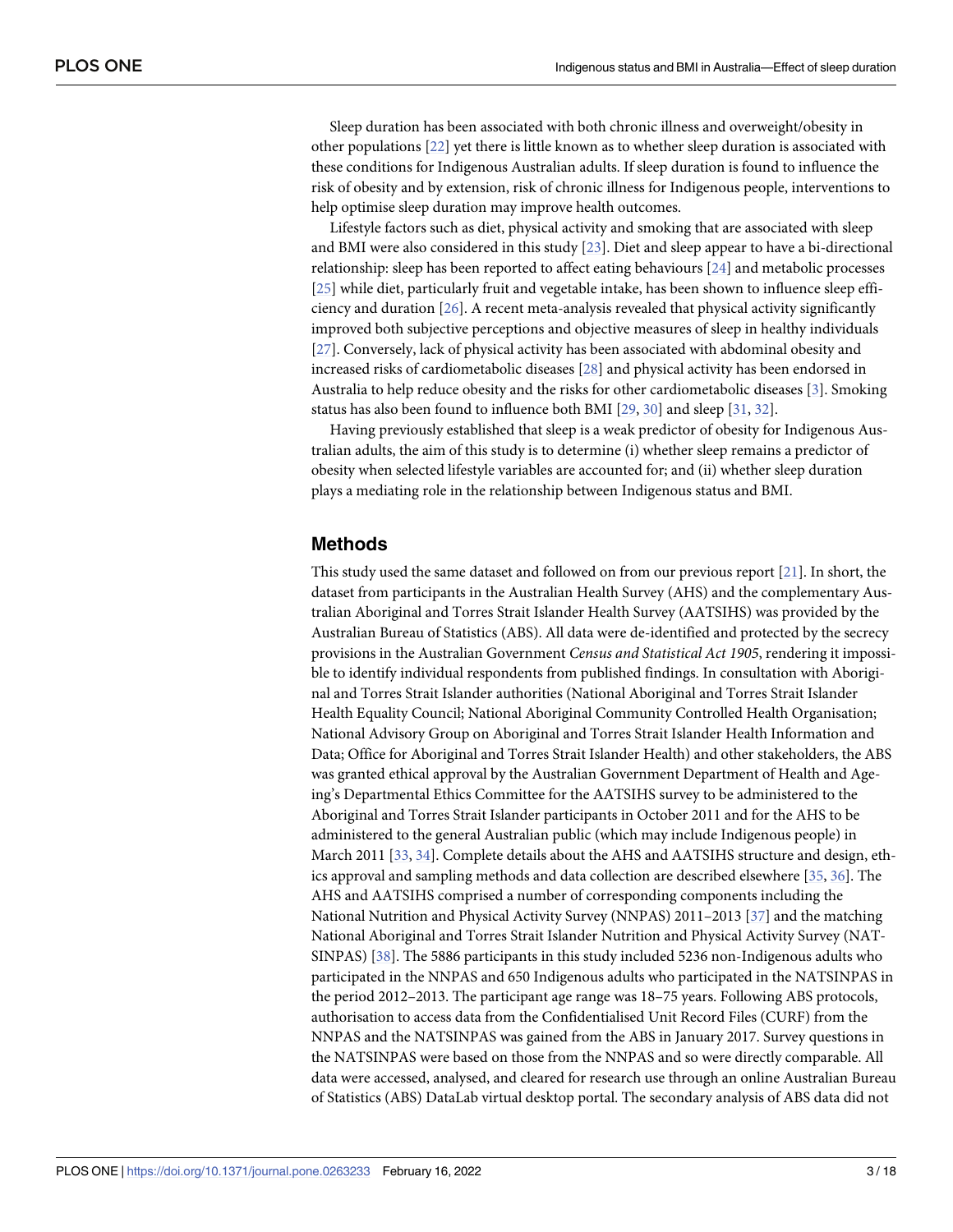<span id="page-4-0"></span>require separate University Human Research Ethics approval [\[39\]](#page-16-0). In this study the term Indigenous refers to all persons who identified themselves as being of Aboriginal, Torres Strait Islander, or both Aboriginal and Torres Strait Islander origin. Non-Indigenous refers to all other participants. Area of residence of participants was classified according to the Australian Statistical Geographic Standard (ASGS) which identifies locations based on the relative access to services for people living in these areas. Locations are defined as Major Cities (ASGS 1), Inner Regional (ASGS 2), Outer Regional (ASGS 3), Remote (ASGS 4) or Very Remote (ASGS 5) [[40](#page-16-0)]. In this study the term non-remote refers to the urban and regional areas of Australia (ASGS1, ASGS2, ASGS3) that have been assessed as having relatively good access to services. Remote (ASGS4) and very remote (ASGS 5) areas of Australia have little or very limited access to services. The ABS released data for non-remote NATSINPAS participants only, hence analysis of data in this study pertains only to those Indigenous and non-Indigenous peoples who resided in non-remote locations (ASGS 1, 2 & 3).

#### **Measures**

As a follow on from the previous study, the same measures were employed [\[21\]](#page-16-0) with the addition of lifestyle variables related to diet, physical activity and smoking status. In short, **sleep duration** was subjectively reported and declared as a typical night's sleep. Those who reported an atypical night's sleep were excluded from the analysis. A typical night's sleep was considered to reflect the approximate pattern and/or number of hours that occurred on that same night of the week over time. Sleep duration was stratified into 3 categories: Short sleep (*<*7 h), optimal sleep (7–9 h) and long sleep (*>*9 h) [[41](#page-17-0)]; **BMI**: derived from height and weight objectively measured by the interviewers. **Index of Relative Socioeconomic Disadvantage 2011 (SEIFA) quintiles**: This index relates to the area in which the survey respondent lived and may not be indicative of their individual socioeconomic status. **Equivalised income of household (quintiles)**: Standardised estimates of income using the modified OECD equivalence scale (1994) reflect the households' relative well-being allowing for differences in household types, composition, and requirements relative to income.

Diet: Participants were asked about their usual daily consumption of vegetables and fruits from all sources, to determine whether they had met the National Health and Medical Research Council dietary guidelines (2003) [\[42\]](#page-17-0). **Physical activity**: Participants were asked about all their physical activity for the previous week to determine whether they had met the recommended 150 minutes of physical activity per week associated with good health, as recommended by the National Physical Activity Guidelines for Australian adults [[43](#page-17-0)]. **Smoking status**: Participants were asked about their current and previous smoking status. If the participant responded that they had ever smoked, they were asked to nominate the product they smoked, the regularity, and the quantity.

#### **Statistical analyses**

Statistical analyses described the study participants in 2 ways: (i) as a whole group and, (ii) divided into two subgroups according to Indigenous and non-Indigenous status. The variables of interest that were common to both the NNPAS and the NATSINPAS databases were identified. Data were cleaned by excluding implausible values, missing data, and outliers. The final merged dataset of NNPAS and NATSINPAS was restricted to adults aged 18 years and older who had identified the previous night's sleep duration as 'typical'. Assumptions for testing were confirmed, tests were two-tailed and the alpha value of 0.05 was used. Demographic and lifestyle characteristics of the sample were described using  $\chi^2$  for categorical data and t-tests for scale data. In preliminary analyses, ANOVA with post-hoc Bonferroni corrections were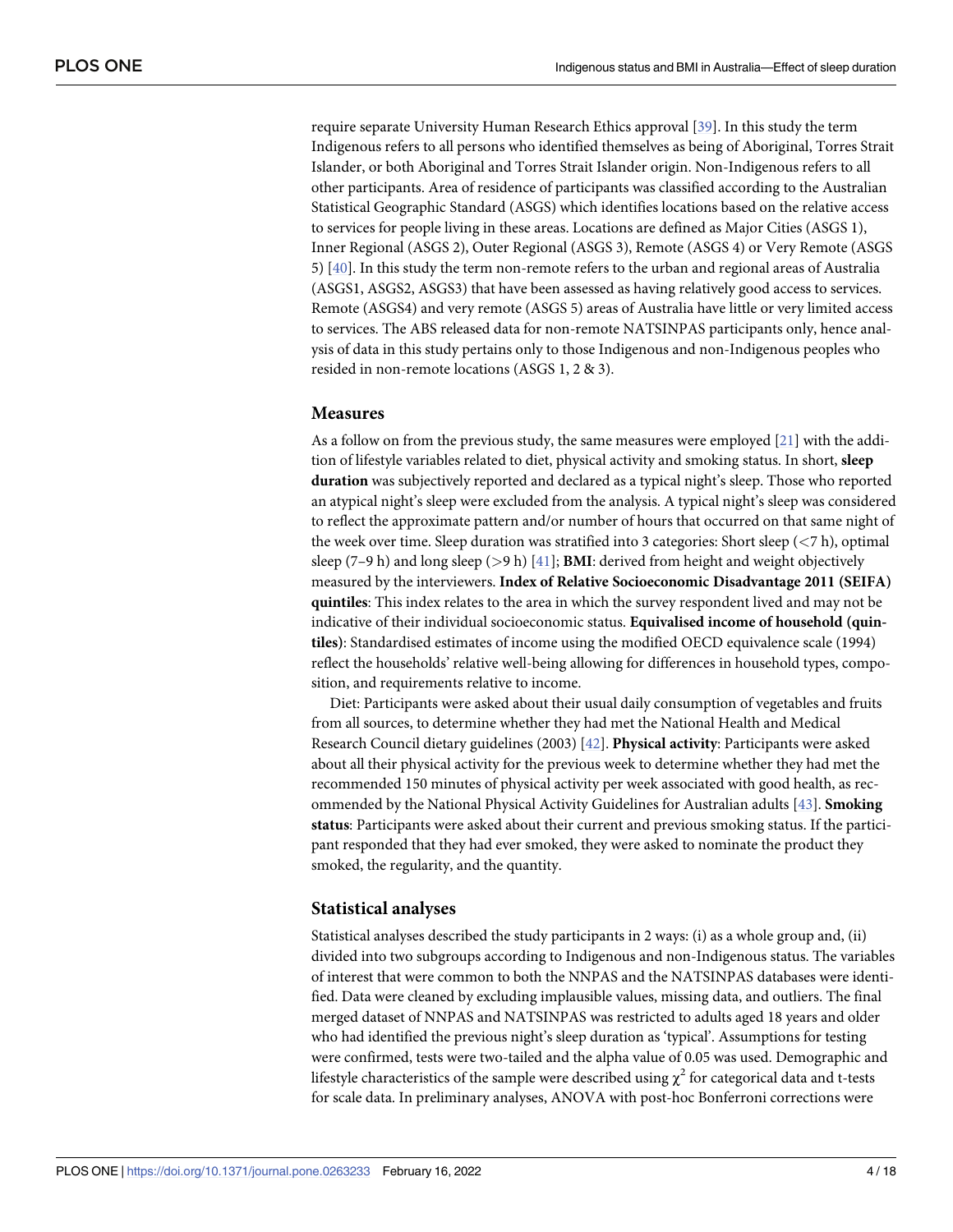<span id="page-5-0"></span>used to determine the variables that significantly predict BMI and sleep duration in the whole sample. Forward stepwise regression analyses using the identified significant predictors of BMI were performed to determine the strongest predictors of BMI in the whole sample as well as in the subgroups. All analyses were completed through the ABS DataLab using IBM SPSS Statistics 24 [\[44\]](#page-17-0).

## **Results**

#### **Demographics/Sample description**

The analysis involved a total of 5,886 Australian adults: 5236 non-Indigenous and 650 Indigenous people. [Table](#page-6-0) 1 describes various demographic, socioeconomic, diet, lifestyle, sleep, and BMI characteristics of the whole sample as well as the Indigenous and non-Indigenous groups.

Overall, more females than males participated in the survey and the average age was 46 years. Forty-four (44) % of participants resided in the two most disadvantaged localities and 43% experienced the lowest household income. Almost two-thirds of participants reported that they slept for the recommended period (mean of 492 mins or approximately 8 h) on a typical night whereas the remaining participants reported either short sleep or long sleep. Almost two-thirds of participants were classed as overweight or obese, with a mean BMI of 29. Regarding diet and lifestyle factors, 95% of participants reported not meeting the recommended dietary intake of fruit and vegetables, 50% met the recommended amount of weekly physical activity and almost 20% of participants were daily smokers.

Participants were divided into two sub-groups for further analysis–Indigenous and non-Indigenous. The Indigenous group was significantly younger than the non-Indigenous group (42.6 (15.5) vs 49.1 (16.2) years of age) and was comprised of a significantly greater proportion of female participants. The Indigenous cohort was also significantly more likely to live in areas of greater socioeconomic disadvantage (40.5% vs 75.4% in Quintile 1 and 2); experience lower household income (40.1% vs 68.0% in Quintile 1 and 2); as well as higher unemployment (8.9% vs 2.3%) and higher rates of non-participation in the paid workforce (47.2% vs 34.8%) than the non-Indigenous cohort. Non-participation in the paid workforce included those who were engaged in unpaid household duties; retirees; students; and those experiencing long term infirmity [\[45\]](#page-17-0).

The proportion of household participants living as part of a couple with children was similar for both Indigenous and non-Indigenous people, however, greater proportions of Indigenous people lived in single parent families with children (18.6% vs 8.1%) and either extended family or non-related, group-share, households than non-Indigenous people (13.4% vs 4.5%). Indigenous households were more likely than non-Indigenous households to have three or more children.

The proportions of Indigenous and non-Indigenous participants who met the recommended fruit and vegetable consumption guidelines each week were similar; however, a significantly greater proportion of Indigenous compared with non-Indigenous people did not meet the recommended 150 min of weekly physical activity (55.2% vs 48.7%), were current daily smokers (41.8% vs 16.3%) and were less likely to have never smoked (27.2% vs 47.8%).

The mean sleep duration for the Indigenous group was 504.82 (97.43) minutes (range 7.72– 10.03 hours), significantly longer than the mean sleep duration of the non-Indigenous group (479.88 (82.67) minutes (range 6.60–9.34 hours)). Further examination revealed that similar proportions of participants in both groups experienced short sleep duration each night (non-Indigenous 16.9%, Indigenous 15.4%), while a significantly higher proportion of Indigenous people reported long sleep duration each night (30.3% vs 16.9%). Compared to the non-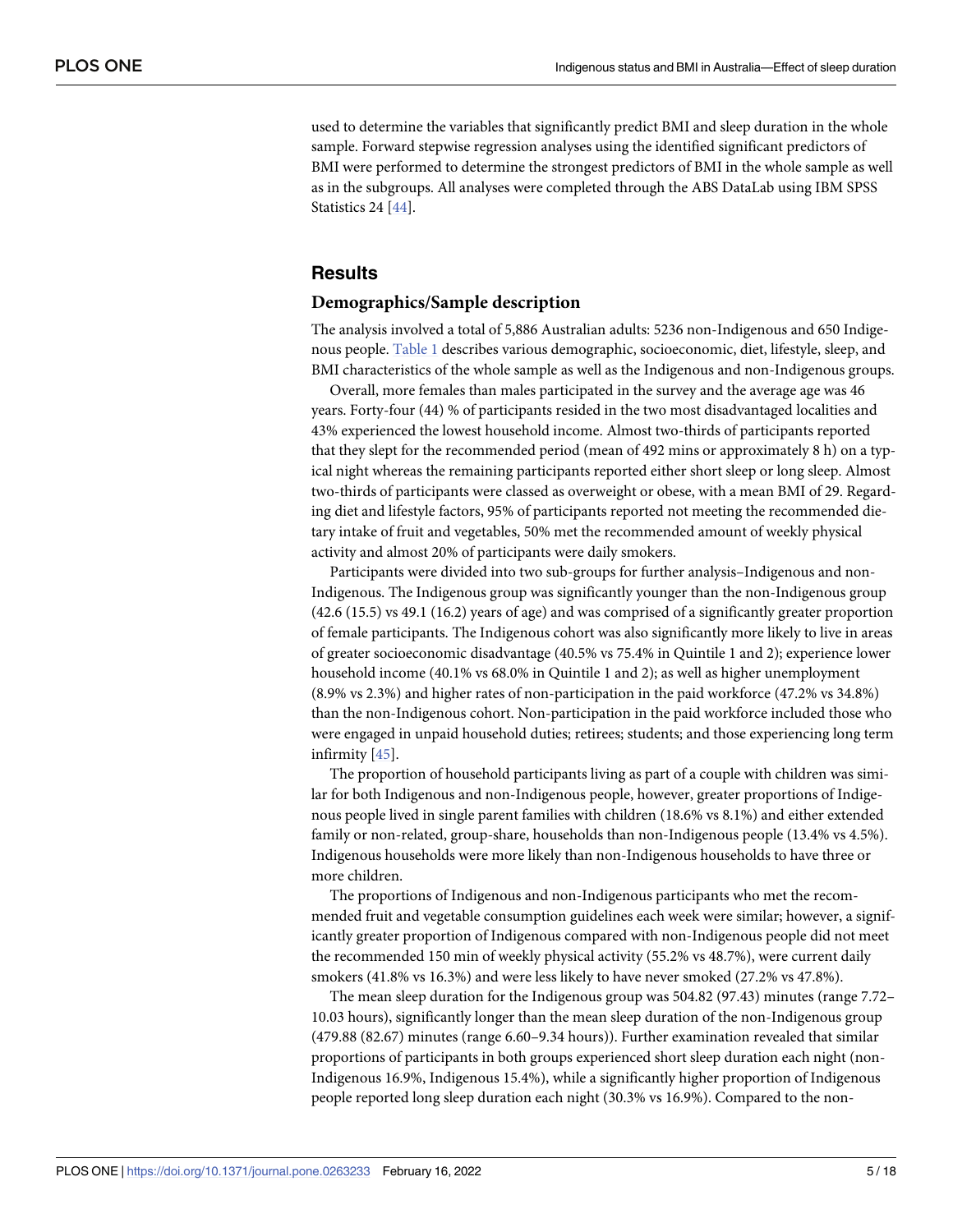#### <span id="page-6-0"></span>**[Table](#page-5-0) 1. Demographic data describing whole sample and Indigenous and non-Indigenous groups.**

|                                                    |                                                                     | Whole sample<br>$N = 5886$ | non-<br>Indigenous<br>$N = 5236$ | Indigenous<br>$N = 650$ |            |              |
|----------------------------------------------------|---------------------------------------------------------------------|----------------------------|----------------------------------|-------------------------|------------|--------------|
| Category                                           | Sub-Category                                                        | N(%)                       | N(%)                             | N(%)                    | $\chi^2$ a | $\mathbf{p}$ |
| <b>Sex</b>                                         | Males                                                               | 2797 (47.52)               | 2,526 (48.24)                    | 271 (41.69)             | 9.95       | 0.002        |
|                                                    | Female                                                              | 3089 (52.48)               | 2,710 (51.76)                    | 379 (58.31)             |            |              |
| Index of Relative Socio-economic Disadvantage-2011 | Quintile 1 (lowest)                                                 | 1341 (22.78)               | 1,011(19.31)                     | 330 (50.77)             | 395.01     | 0.000        |
| (SEIFA)                                            | Quintile 2                                                          | 1269 (21.56)               | 1,109(21.18)                     | 160 (24.62)             |            |              |
|                                                    | Quintile 3                                                          | 1104 (18.76)               | 1,029(19.65)                     | 75 (11.54)              |            |              |
|                                                    | Quintile 4                                                          | 1109 (18.84)               | 1,045(19.96)                     | 64 (9.85)               |            |              |
|                                                    | Quintile 5 (highest)                                                | 1063 (18.06)               | 1,042 (19.90)                    | 21(3.23)                |            |              |
| <b>Labour Force Status</b>                         | Employed                                                            | 3576 (60.75)               | 3,291 (62.85)                    | 285 (43.85)             | 142.92     | 0.000        |
|                                                    | Unemployed                                                          | 178 (3.02)                 | 120 (2.29)                       | 58 (8.92)               |            |              |
|                                                    | Not in the labour force                                             | 2132 (36.22)               | 1,825 (34.85)                    | 307 (47.23)             |            |              |
| Equivalised income of household: quintiles         | Quintile 1 (lowest income)                                          | 1372 (23.31)               | 1,092(20.86)                     | 280 (43.08)             | 224.9      | 0.000        |
|                                                    | Quintile 2                                                          | 1170 (19.88)               | 1,008(19.25)                     | 162 (24.92)             |            |              |
|                                                    | Quintile 3                                                          | 1017 (17.28)               | 927 (17.7)                       | 90 (13.85)              |            |              |
|                                                    | Quintile 4                                                          | 1177 (20.00)               | 1,103(21.07)                     | 74 (11.38)              |            |              |
|                                                    | Quintile 5 (highest income)                                         | 1150 (19.54)               | 1,106(21.12)                     | 44 (6.77)               |            |              |
| Household type                                     | person living alone<br>1593 (27.06)<br>1,448 (27.65)<br>145 (22.31) |                            |                                  | 187.13                  | 0.000      |              |
|                                                    | couple only                                                         | 1661 (28.22)               | 1,544 (29.49)                    | 117(18.0)               |            |              |
|                                                    | couple family with children                                         | 1627 (27.64)               | 1,457 (27.83)                    | 170(26.15)              |            |              |
|                                                    | One parent family with children                                     | 545 (9.26)                 | 424(8.1)                         | 121 (18.62)             |            |              |
|                                                    | Unrelated persons aged $\geq$ 15 yrs.                               | 136(2.31)                  | 126(2.41)                        | 10(1.54)                |            |              |
|                                                    | All other households                                                | 324 (5.50)                 | 2,37(4.53)                       | 87 (13.38)              |            |              |
| Number of adults in household                      | One                                                                 | 1946 (33.06)               | 1,711 (32.68)                    | 235 (36.15)             | 5.27       | 0.153        |
|                                                    | Two                                                                 | 3200 (54.37)               | 2,874 (54.89)                    | 326 (50.15)             |            |              |
|                                                    | Three                                                               | 534 (9.07)                 | 469 (8.96)                       | 65(10.0)                |            |              |
|                                                    | Four or more                                                        | 206(3.50)                  | 182 (3.48)                       | 24 (3.69)               |            |              |
| Number of children in household (0-17years)        | None                                                                | 3992 (67.82)               | 3,660(69.9)                      | 332 (51.08)             | 147.7      | 0.000        |
|                                                    | One                                                                 | 730 (12.40)                | 626 (11.96)                      | 104(16.0)               |            |              |
|                                                    | Two                                                                 | 743 (12.62)                | 634 (12.11)                      | 109 (16.77)             |            |              |
|                                                    | Three                                                               | 290 (4.93)                 | 230 (4.39)                       | 60 (9.23)               |            |              |
|                                                    | Four or more                                                        | 131(2.23)                  | 86 (1.64)                        | 45 (6.92)               |            |              |
| Sleep duration categories                          | < 7hrs (short sleep)                                                | 986 (16.75)                | 885 (16.9)                       | 101(15.54)              | 69.84      | 0.000        |
|                                                    | $7-9$ hrs                                                           | 3817 (64.85)               | 3,465 (66.18)                    | 352 (54.15)             |            |              |
|                                                    | > 9 hours (long sleep)                                              | 1083 (18.40)               | 886 (16.92)                      | 197 (30.31)             |            |              |
| <b>Body Mass Index (BMI) Categories</b>            | Normal range BMI 18 to <25                                          | 2023 (34.37)               | 1,853 (35.39)                    | 170 (26.15)             | 21.87      | 0.000        |
|                                                    | Overweight/Obese BMI $\geq$ 25                                      | 3863 (65.63)               | 3,383 (64.61)                    | 480 (73.85)             |            |              |
| Vegetable & fruit consumption                      | Met recommended guidelines                                          | 319 (5.42)                 | 287 (5.48)                       | 32 (4.92)               | 0.35       | 0.553        |
|                                                    | Did not meet recommended<br>guidelines                              | 5567 (94.58)               | 4,949 (94.52)                    | 618 (95.08)             |            |              |
| physical activity last week at least 150 minutes   | Met recommended guidelines                                          | 2941 (49.97)               | 2,654 (50.69)                    | 287 (44.15)             | 9.96       | 0.007        |
|                                                    | Did not meet recommended<br>guidelines                              | 2908 (49.41)               | 2,549 (48.68)                    | 359 (55.23)             |            |              |
|                                                    | Not known                                                           | 37(0.63)                   | 33(0.63)                         | 4(0.62)                 |            |              |

(*Continued*)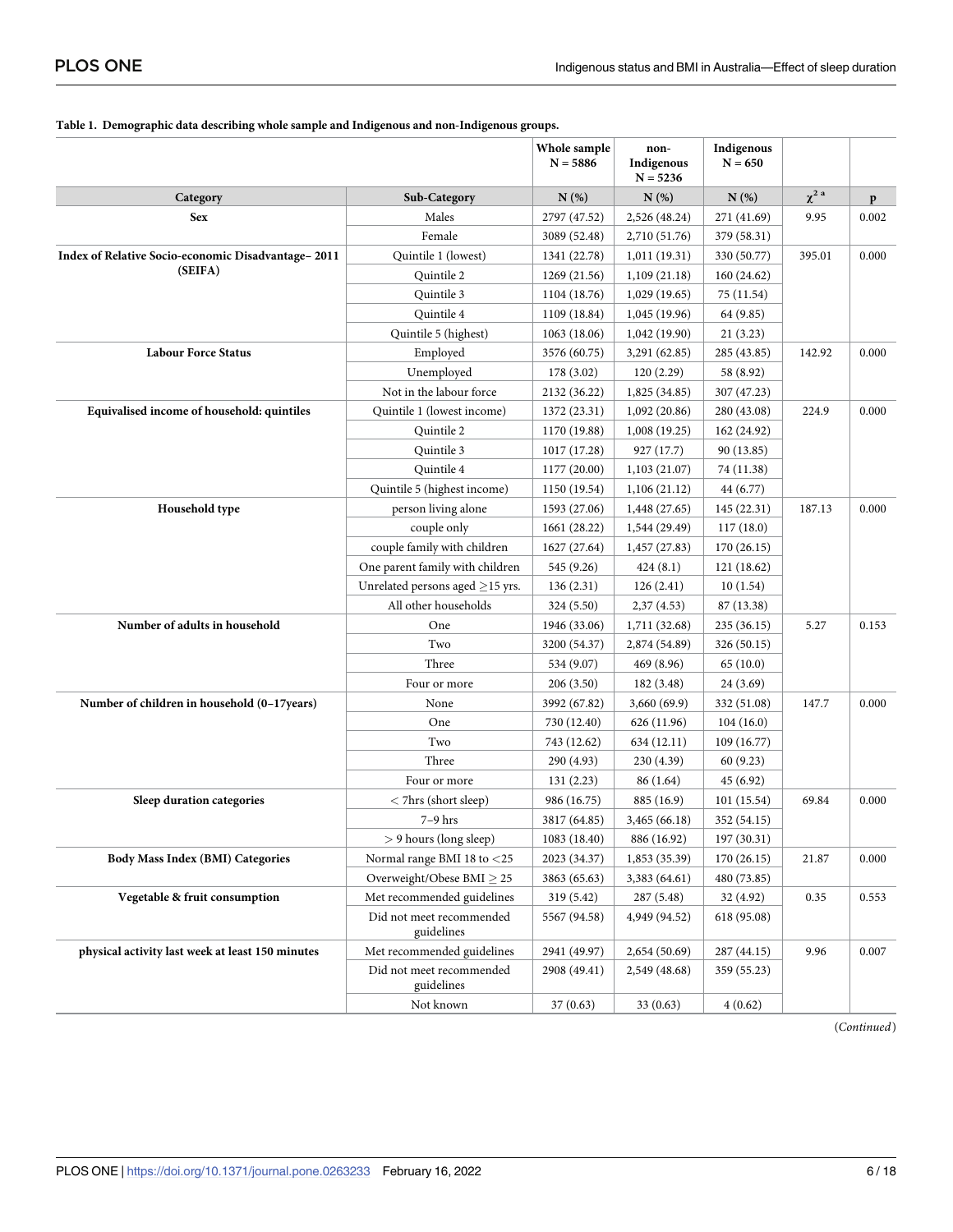#### <span id="page-7-0"></span>**Table 1.** (Continued)

|                          |                          | Whole sample<br>$N = 5886$ | non-<br>Indigenous<br>$N = 5236$ | Indigenous<br>$N = 650$ |                             |                  |
|--------------------------|--------------------------|----------------------------|----------------------------------|-------------------------|-----------------------------|------------------|
| Category                 | Sub-Category             | N(%)                       | $N(\%)$                          | N(%)                    | $\chi^2$ <sup>a</sup>       | $\mathbf{p}$     |
| <b>Smoking status</b>    | current daily            |                            | 855 (16.33)                      | 272 (41.85)             | 255.46                      | 0.000            |
|                          | current weekly           | 76 (1.29)                  | 66 (1.26)                        | 10(1.54)                |                             |                  |
|                          | current less than weekly | 30(0.51)                   | 27(0.005)                        | 3(0.005)                |                             |                  |
|                          | Ex-smoker                | 1971 (33.49)               | 1,783 (34.05)                    | 188 (28.92)             |                             |                  |
|                          | Never smoked             | 2682 (45.57)               | 2,505 (47.84)                    | 177 (27.23)             |                             |                  |
| Continuous variables     |                          |                            | Mean $(SD)$                      | Mean $(SD)$             | t-test value<br>$\mathbf b$ | P value          |
| BMI                      |                          |                            | 27.56(5.5)                       | 29.96 (6.97)            | 10.16                       | $\,<$<br>.0001   |
| Age (years)              |                          |                            | 49.1(16.15)                      | 42.55 (15.45)           | 9.79                        | $\,<\,$<br>.0001 |
| Sleep duration (minutes) |                          |                            | 479.87 (82.67)                   | 504.82<br>(97.43)       | 7.11                        | $\,<\,$<br>.0001 |

 $a^2 \gamma^2$  tested differences between non-Indigenous and Indigenous groups.

**<sup>b</sup>** t-tests compared means between non-Indigenous and Indigenous samples.

<https://doi.org/10.1371/journal.pone.0263233.t001>

Indigenous group, the Indigenous group also had a significantly higher mean BMI (30(7) vs  $27.6(5.5)$ .

#### **Predictors of sleep and BMI**

[Table](#page-8-0) 2 shows the predictors of sleep for the whole sample. Model 1 (adjusted- $R^2$  = 0.046, *p <*0.0001) included lifestyle factors (diet, physical activity, smoking status) and sociodemographic factors (age, sex, employment status, household type, income, and SEIFA) but excluded Indigenous status. Model 2 was the same as Model 1 but with the inclusion of Indigenous status as a covariate. Both models showed similar trends: four variables significantly predicted shorter sleep duration—increased BMI, advancing age, lower household incomes, and having four or more children in the household. Longer sleep duration was significantly predicted by female sex, unemployment, and non-engagement in the workforce, and less than recommended weekly physical activity. The addition of Indigenous status in Model 2 slightly weakened the relationship between sleep duration and most covariates; the exceptions were BMI, number of children in household and lack of minimum recommended weekly physical activity, where the relationship slightly increased. Overall, accounting for Indigenous status slightly strengthened the inverse relationship between sleep duration and BMI. Model 2 also showed that Indigenous status was a significant predictor of longer sleep duration ( $\beta = 18.54$ , *p <*0.0001).

[Table](#page-9-0) 3 examines the predictors of BMI for the whole sample with and without the addition of sleep duration as a covariate. Model 3 (adjusted-*R<sup>2</sup>* = 0.048, *p <*0.0001) did not account for sleep duration and indicated that significant predictors of BMI were: age, non-engagement with the workforce, socioeconomic disadvantage of the household locality, household income, miscellaneous household types (other than nuclear families and unrelated housemates), lack of minimum recommended weekly physical activity, and ex- or non-smoker status. When sleep duration was accounted for in Model 4 (adjusted- $R^2$  = 0.056,  $p$  < 0.0001), short sleep was the strongest predictor of increased BMI where a decrease in sleep duration of 1 hr less than the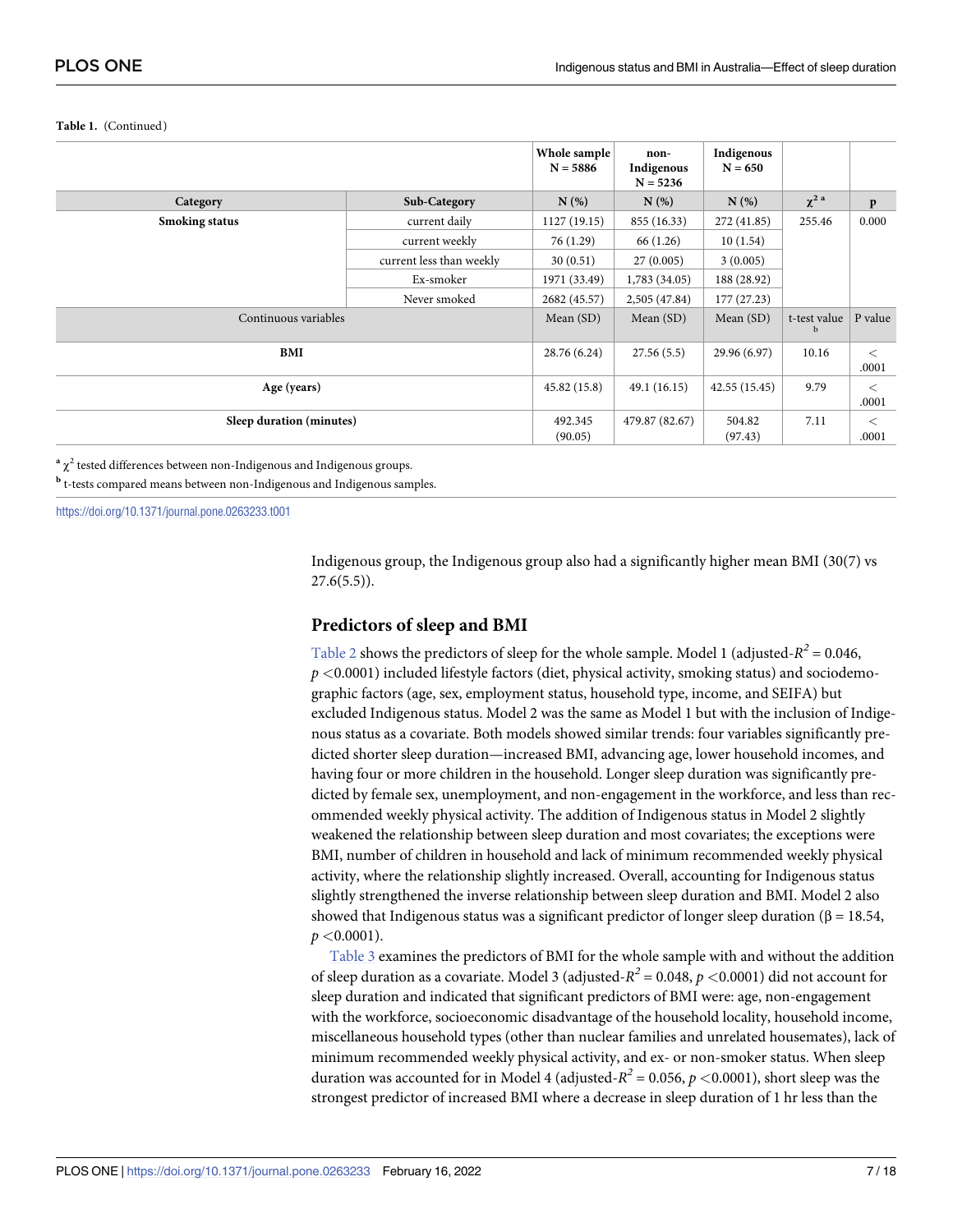| <b>WHOLE SAMPLE</b>                         | Model 1: Predictors of Sleep duration in whole<br>sample not accounting for Indigenous status |           |          |         | Model 2: Predictors of Sleep duration in whole<br>sample accounting for Indigenous status |      |                      |         |  |
|---------------------------------------------|-----------------------------------------------------------------------------------------------|-----------|----------|---------|-------------------------------------------------------------------------------------------|------|----------------------|---------|--|
|                                             | $F(26, 5859) = 11.81 p < 0.0001$                                                              |           |          |         | $F(27, 5858) = 12.32 p < 0.0001$                                                          |      |                      |         |  |
| <b>Dependent Variable = SLEEP</b>           | Adjusted R-squared $= 0.046$                                                                  |           |          |         | Adjusted R-squared = 0.049                                                                |      |                      |         |  |
|                                             | Coeff.<br>[95% Conf. Interval]<br>p                                                           |           |          | Coeff.  | $\mathbf{p}$                                                                              |      | [95% Conf. Interval] |         |  |
| Indigenous status                           |                                                                                               | <b>NA</b> |          |         | 18.54                                                                                     | 0.00 | 11.19                | 25.89   |  |
| Age                                         | $-0.74$                                                                                       | 0.00      | $-0.91$  | $-0.57$ | $-0.68$                                                                                   | 0.00 | $-0.86$              | $-0.51$ |  |
| <b>BMI</b>                                  | $-0.81$                                                                                       | 0.00      | $-1.19$  | $-0.43$ | $-0.93$                                                                                   | 0.00 | $-1.31$              | $-0.55$ |  |
| Sex                                         |                                                                                               |           |          |         |                                                                                           |      |                      |         |  |
| Female                                      | 12.82                                                                                         | 0.00      | 8.37     | 17.27   | 12.59                                                                                     | 0.00 | 8.14                 | 17.03   |  |
| Male                                        | Reference                                                                                     |           |          |         | Reference                                                                                 |      |                      |         |  |
| <b>Employment Status</b>                    |                                                                                               |           |          |         |                                                                                           |      |                      |         |  |
| Employed                                    | Reference                                                                                     |           |          |         | Reference                                                                                 |      |                      |         |  |
| Unemployed                                  | 22.82                                                                                         | 0.00      | 9.85     | 35.79   | 20.29                                                                                     | 0.00 | 7.31                 | 33.27   |  |
| Not in Labour force                         | 22.43                                                                                         | 0.00      | 16.54    | 28.32   | 21.36                                                                                     | 0.00 | 15.46                | 27.25   |  |
| Socioeconomic status of locality            | $-0.27$                                                                                       | 0.75      | $-1.93$  | 1.39    | 0.35                                                                                      | 0.68 | $-1.32$              | 2.03    |  |
| Household type                              |                                                                                               |           |          |         |                                                                                           |      |                      |         |  |
| Person living alone                         | Reference                                                                                     |           |          |         | Reference                                                                                 |      |                      |         |  |
| Couple only                                 | $-1.12$                                                                                       | 0.89      | $-17.65$ | 15.41   | $-0.48$                                                                                   | 0.95 | $-16.99$             | 16.02   |  |
| Couple family with children                 | $-10.17$                                                                                      | 0.38      | $-33.08$ | 12.75   | $-8.36$                                                                                   | 0.47 | $-31.24$             | 14.52   |  |
| One parent family with children             | -7.11                                                                                         | 0.33      | $-21.38$ | 7.15    | $-6.87$                                                                                   | 0.34 | $-21.11$             | 7.36    |  |
| Unrelated persons aged 15+ only             | $-10.97$                                                                                      | 0.33      | -33.04   | 11.11   | $-9.62$                                                                                   | 0.39 | $-31.66$             | 12.42   |  |
| All other households                        | 1.23                                                                                          | 0.92      | $-22.15$ | 24.60   | 0.40                                                                                      | 0.97 | $-22.93$             | 23.73   |  |
| Equivalised income of household             | $-4.85$                                                                                       | 0.00      | $-6.82$  | $-2.87$ | $-4.56$                                                                                   | 0.00 | $-6.54$              | $-2.59$ |  |
| Number of adults in household               |                                                                                               |           |          |         |                                                                                           |      |                      |         |  |
| One                                         | Reference                                                                                     |           |          |         | Reference                                                                                 |      |                      |         |  |
| Two                                         | 10.73                                                                                         | 0.18      | $-4.83$  | 26.28   | 9.87                                                                                      | 0.21 | $-5.66$              | 25.39   |  |
| Three                                       | 11.11                                                                                         | 0.27      | $-8.63$  | 30.85   | 9.84                                                                                      | 0.33 | $-9.86$              | 29.55   |  |
| Four or more                                | 21.74                                                                                         | 0.06      | $-0.45$  | 43.93   | 20.98                                                                                     | 0.06 | $-1.17$              | 43.13   |  |
| Number of children 0-17 yrs in household    |                                                                                               |           |          |         |                                                                                           |      |                      |         |  |
| None                                        | Reference                                                                                     |           |          |         | Reference                                                                                 |      |                      |         |  |
| One                                         | 3.06                                                                                          | 0.59      | $-8.21$  | 14.33   | 1.94                                                                                      | 0.74 | $-9.32$              | 13.20   |  |
| Two                                         | $-8.22$                                                                                       | 0.18      | $-20.13$ | 3.68    | $-9.67$                                                                                   | 0.11 | $-21.56$             | 2.22    |  |
| Three                                       | $-12.33$                                                                                      | 0.09      | $-26.58$ | 1.92    | $-14.27$                                                                                  | 0.05 | $-28.51$             | $-0.02$ |  |
| Four or more                                | $-20.82$                                                                                      | 0.02      | $-38.70$ | $-2.93$ | $-24.33$                                                                                  | 0.01 | $-42.24$             | $-6.43$ |  |
| Fruit and vegetable intake                  |                                                                                               |           |          |         |                                                                                           |      |                      |         |  |
| Met recommended dietary guidelines          | Reference                                                                                     |           |          |         | Reference                                                                                 |      |                      |         |  |
| Did not meet recommended dietary guidelines | $-1.09$                                                                                       | 0.82      | $-10.51$ | 8.32    | $-0.94$                                                                                   | 0.85 | $-10.34$             | 8.46    |  |
| Physical activity                           |                                                                                               |           |          |         |                                                                                           |      |                      |         |  |
| Met recommended guidelines                  | Reference                                                                                     |           |          |         | Reference                                                                                 |      |                      |         |  |
| Did not meet recommended guidelines         | 6.29                                                                                          | 0.01      | 1.90     | 10.69   | 6.35                                                                                      | 0.01 | 1.96                 | 10.73   |  |
| Not known                                   | $-8.63$                                                                                       | 0.53      | $-35.60$ | 18.35   | $-7.80$                                                                                   | 0.57 | $-34.72$             | 19.12   |  |
| <b>Smoking Status</b>                       |                                                                                               |           |          |         |                                                                                           |      |                      |         |  |
| Current daily (Reference)                   | Reference                                                                                     |           |          |         | ${\rm Reference}$                                                                         |      |                      |         |  |
| Current weekly                              | 2.26                                                                                          | 0.82      | $-17.04$ | 21.56   | 4.37                                                                                      | 0.66 | $-14.92$             | 23.65   |  |
| Current less than weekly                    | 11.72                                                                                         | 0.45      | $-18.41$ | 41.85   | 13.45                                                                                     | 0.38 | $-16.63$             | 43.52   |  |
| Ex-smoker                                   | 3.68                                                                                          | 0.26      | $-2.68$  | 10.03   | 5.30                                                                                      | 0.10 | $-1.07$              | 11.68   |  |
| Never smoked                                | 4.48                                                                                          | 0.15      | $-1.55$  | 10.51   | 6.64                                                                                      | 0.03 | 0.56                 | 12.71   |  |

#### <span id="page-8-0"></span>**[Table](#page-7-0) 2. Predictors of sleep duration.**

<https://doi.org/10.1371/journal.pone.0263233.t002>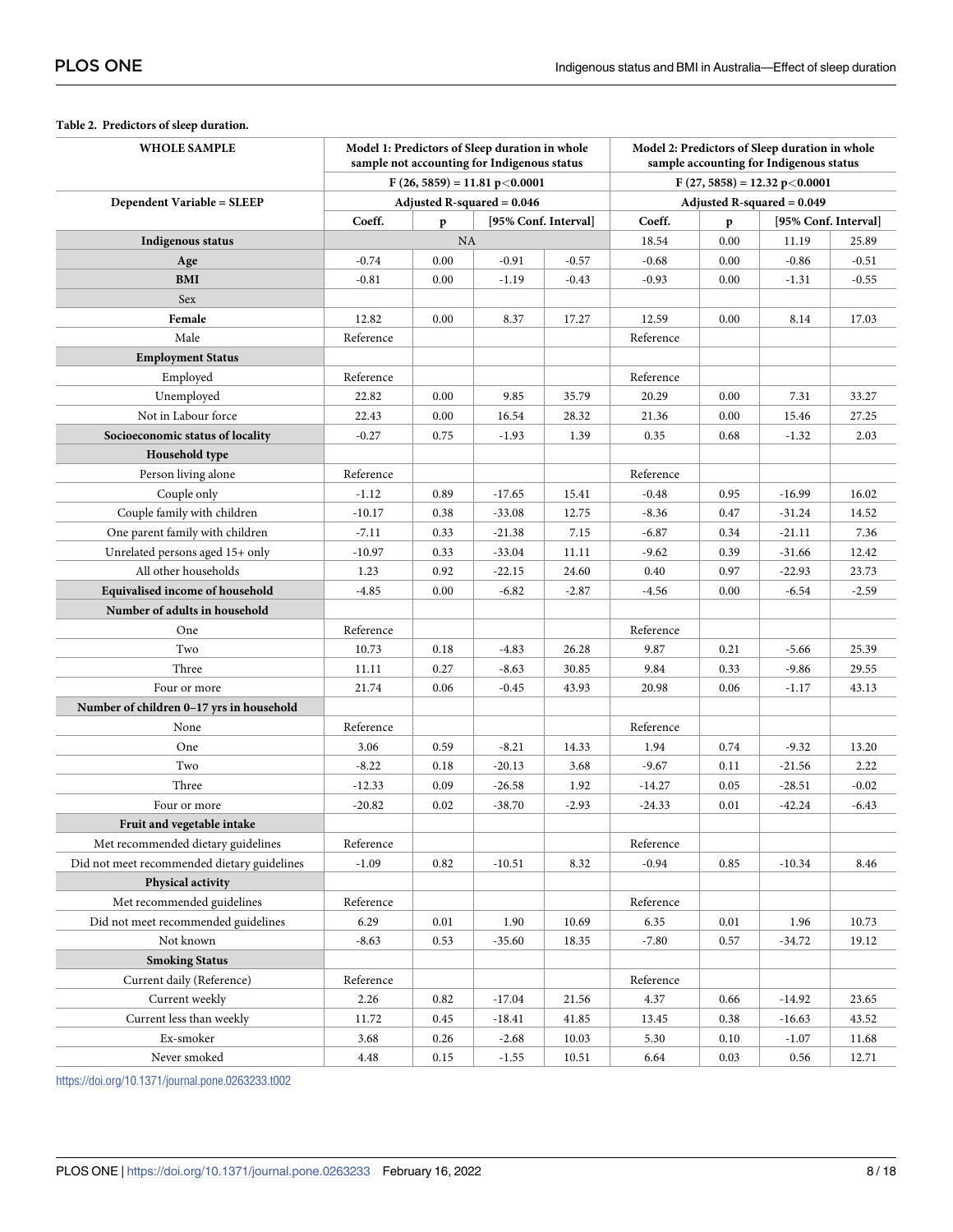| <b>WHOLE SAMPLE</b>                         | MODEL 3: Predictors of BMI not accounting for<br>sleep duration |      |                              |         | MODEL 4: predictors of BMI accounting for sleep<br>duration |      |         |                      |  |
|---------------------------------------------|-----------------------------------------------------------------|------|------------------------------|---------|-------------------------------------------------------------|------|---------|----------------------|--|
|                                             | $F(26, 9366) = 19.3 p < 0.0001$                                 |      |                              |         | $F(26, 5859) = 14.48 p < 0.0001$                            |      |         |                      |  |
| <b>Dependent Variable = BMI</b>             |                                                                 |      | Adjusted R-squared $= 0.048$ |         | Adjusted R-squared $= 0.056$                                |      |         |                      |  |
|                                             | Coeff.                                                          | p    | [95% Conf. Interval]         |         | Coeff.                                                      | p    |         | [95% Conf. Interval] |  |
| Sleep category                              |                                                                 |      |                              |         |                                                             |      |         |                      |  |
| short sleep duration $<$ 7 hours            |                                                                 |      |                              |         | 0.98                                                        | 0.00 | 0.59    | 1.37                 |  |
| recommended sleep duration (7-9 hours)      |                                                                 |      |                              |         | reference                                                   |      |         |                      |  |
| long sleep duration >9 hours                |                                                                 |      |                              |         | 0.05                                                        | 0.81 | $-0.34$ | 0.43                 |  |
| Age                                         | 0.05                                                            | 0.00 | 0.04                         | 0.06    | 0.05                                                        | 0.01 | 0.04    | 0.06                 |  |
| Sex                                         |                                                                 |      |                              |         |                                                             |      |         |                      |  |
| Female                                      | $-0.06$                                                         | 0.62 | $-0.31$                      | 0.18    | $-0.45$                                                     | 0.01 | $-0.73$ | $-0.13$              |  |
| Male                                        | reference                                                       |      |                              |         | reference                                                   |      |         |                      |  |
| <b>Employment Status</b>                    |                                                                 |      |                              |         |                                                             |      |         |                      |  |
| Employed                                    | reference                                                       |      |                              |         | reference                                                   |      |         |                      |  |
| Unemployed                                  | 0.30                                                            | 0.39 | $-0.38$                      | 0.98    | 0.67                                                        | 0.13 | $-0.21$ | 1.54                 |  |
| Not in Labour force                         | $-0.40$                                                         | 0.02 | $-0.73$                      | $-0.08$ | $-0.11$                                                     | 0.58 | $-0.51$ | 0.28                 |  |
| Socioeconomic status of locality            | $-0.45$                                                         | 0.00 | $-0.55$                      | $-0.36$ | $-0.48$                                                     | 0.00 | $-0.59$ | $-0.37$              |  |
| Household type                              |                                                                 |      |                              |         |                                                             |      |         |                      |  |
| Person living alone                         | reference                                                       |      |                              |         | reference                                                   |      |         |                      |  |
| Couple only                                 | 0.73                                                            | 0.08 | $-0.10$                      | 1.57    | 0.51                                                        | 0.37 | $-0.60$ | 1.62                 |  |
| Couple family with children                 | 1.08                                                            | 0.06 | $-0.03$                      | 2.19    | 0.72                                                        | 0.36 | $-0.82$ | 2.26                 |  |
| One parent family with children             | 0.55                                                            | 0.14 | $-0.18$                      | 1.27    | 0.31                                                        | 0.52 | $-0.64$ | 1.27                 |  |
| Unrelated persons aged 15+ only             | 0.07                                                            | 0.91 | $-1.07$                      | 1.21    | $-0.37$                                                     | 0.63 | $-1.85$ | 1.11                 |  |
| All other households                        | 1.36                                                            | 0.02 | 0.23                         | 2.48    | 1.69                                                        | 0.04 | 0.12    | 3.26                 |  |
| Equivalised income of household             | 0.13                                                            | 0.02 | 0.02                         | 0.24    | 0.11                                                        | 0.09 | $-0.02$ | 0.25                 |  |
| Number of adults in household               |                                                                 |      |                              |         |                                                             |      |         |                      |  |
| One                                         | reference                                                       |      |                              |         | reference                                                   |      |         |                      |  |
| Two                                         | $-0.64$                                                         | 0.10 | $-1.40$                      | 0.12    | $-0.34$                                                     | 0.53 | $-1.38$ | 0.71                 |  |
| Three                                       | $-0.89$                                                         | 0.06 | $-1.83$                      | 0.05    | $-0.50$                                                     | 0.46 | $-1.83$ | 0.82                 |  |
| Four or more                                | $-0.57$                                                         | 0.27 | $-1.58$                      | 0.44    | $-0.26$                                                     | 0.73 | -1.75   | 1.23                 |  |
| Number of children 0-17 yrs in household    |                                                                 |      |                              |         |                                                             |      |         |                      |  |
| None                                        | reference                                                       |      |                              |         | reference                                                   |      |         |                      |  |
| One                                         | 0.25                                                            | 0.40 | $-0.34$                      | 0.83    | 0.20                                                        | 0.60 | $-0.55$ | 0.96                 |  |
| Two                                         | $-0.12$                                                         | 0.69 | $-0.72$                      | 0.48    | 0.20                                                        | 0.63 | $-0.60$ | 1.00                 |  |
| Three                                       | 0.47                                                            | 0.20 | $-0.24$                      | 1.19    | 1.26                                                        | 0.01 | 0.31    | 2.22                 |  |
| Four or more                                | 0.25                                                            | 0.55 | $-0.55$                      | 1.05    | 0.67                                                        | 0.27 | $-0.53$ | 1.87                 |  |
| Fruit and vegetable intake                  |                                                                 |      |                              |         |                                                             |      |         |                      |  |
| Met recommended dietary guidelines          | reference                                                       |      |                              |         | reference                                                   |      |         |                      |  |
| Did not meet recommended dietary guidelines | 0.18                                                            | 0.52 | $-0.36$                      | 0.71    | 0.21                                                        | 0.51 | $-0.42$ | 0.85                 |  |
| Physical activity                           |                                                                 |      |                              |         |                                                             |      |         |                      |  |
| Met recommended guidelines                  | $-1.76$                                                         | 0.00 | $-2.20$                      | $-1.33$ | reference                                                   |      |         |                      |  |
| Did not meet recommended guidelines         | $-0.59$                                                         | 0.01 | $-1.02$                      | $-0.17$ | 1.10                                                        | 0.00 | 0.80    | 1.39                 |  |
| Not known                                   | $-2.12$                                                         | 0.01 | $-3.73$                      | $-0.52$ | 0.04                                                        | 0.97 | -1.77   | 1.85                 |  |
| <b>Smoking Status</b>                       |                                                                 |      |                              |         |                                                             |      |         |                      |  |
| Current daily (reference)                   | reference                                                       |      |                              |         | reference                                                   |      |         |                      |  |
| Current weekly                              | 0.37                                                            | 0.49 | $-0.67$                      | 1.41    | 0.33                                                        | 0.62 | $-0.97$ | 1.62                 |  |
| Current less than weekly                    | 1.07                                                            | 0.19 | $-0.55$                      | 2.68    | 0.29                                                        | 0.78 | $-1.73$ | 2.31                 |  |
| Ex-smoker                                   | 1.53                                                            | 0.00 | 1.18                         | 1.87    | 1.25                                                        | 0.00 | 0.83    | 1.68                 |  |
| Never smoked                                | 0.57                                                            | 0.00 | 0.25                         | 0.90    | 0.31                                                        | 0.14 | $-0.10$ | 0.71                 |  |

#### <span id="page-9-0"></span>**[Table](#page-7-0) 3. Predictors of BMI.**

<https://doi.org/10.1371/journal.pone.0263233.t003>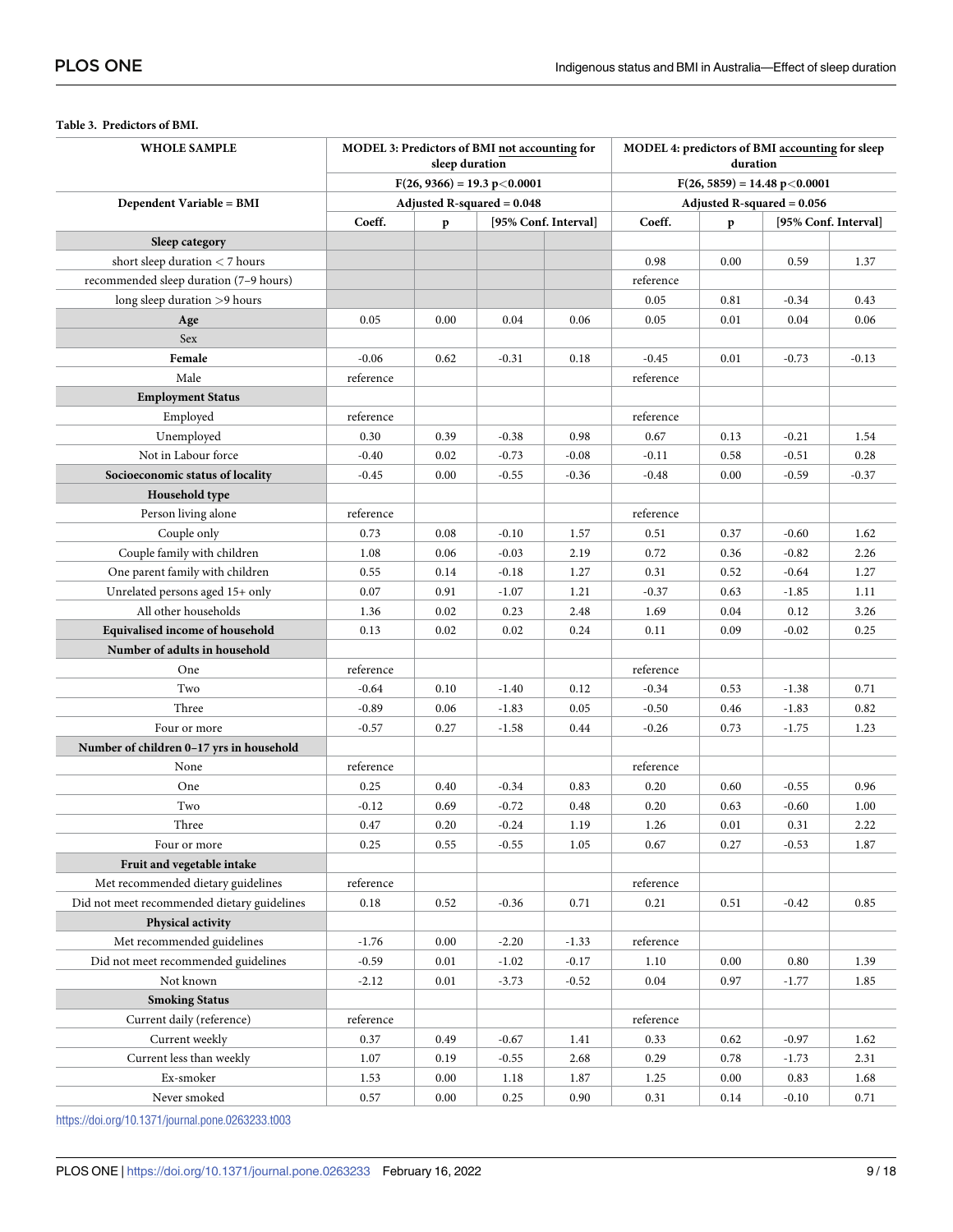<span id="page-10-0"></span>recommended 7 hr predicted a rise in BMI by 1 unit. Long sleep, on the other hand, was not a significant predictor of BMI. Age remained a significant predictor of BMI in Model 4, as was households of three children, lack of physical activity and ex-smoker status. Socioeconomic disadvantage of the household locality remained a significant predictor, however household income was no longer a significant predictor of BMI, nor was non-engagement with the workforce. When sleep was accounted for, compared with males, females were at significantly less risk of being overweight. Further sub-analysis showed that the predictors of BMI remained the same for the non-Indigenous group as for the whole sample, however age was the only significant predictor of BMI in the Indigenous group, where BMI increased with increased age.

[Table](#page-11-0) 4 examines predictors of BMI controlling for Indigenous status. Model 5 (adjusted- $R^2 = 0.062$ ,  $p \lt 0.0001$ ), did not account for sleep duration. Model 6 (adjusted- $R^2 = 0.073$ , p *<*0.0001) was the same as Model 5 but included sleep duration as a covariate. Model 5 indicated that Indigenous status was a significant predictor of BMI, with the Indigenous group being 2.61 BMI units higher than the non-Indigenous group. In Model 6 when sleep duration was controlled for in the analysis, Indigenous status remained a significant predictor of BMI. Interestingly, the inclusion of sleep duration improved the model fit (adjusted-R2 =  $0.073$ , p *<*0.0001) but the relationship between Indigenous status and BMI remained significant with a slight decrease in the magnitude of the effect ( $\beta = 2.61$  vs  $\beta = 2.48$ ). A positive Sobel test (p*<*0.002) indicated that sleep mediated the relationship between Indigenous status and BMI.

In Model 5, non-engagement with the labour force significantly predicted BMI; however, when sleep duration was accounted for in Model 6, employment status was no longer predictive of BMI. In Model 5, sex was not a significant predictor of BMI, but when sleep was accounted for in Model 6, female sex predicted a significantly lower BMI than male sex. Model 6 also showed that short sleep duration but not long sleep, was significantly associated with increased BMI (β = 0.97, *p <*0.0001). Both models indicated that advancing age; socioeconomic disadvantage of household locality; household income; failure to meet the recommended weekly minimum 150 min of physical activity; and ex- or non-smoker status all independently predicted BMI.

#### **Discussion**

Previous reports of the sleeping habits of Australian adults have generally agreed that both short and long sleep duration (*<*7 h or *>*9 h) are suboptimal and unhealthy [\[17,](#page-15-0) [46,](#page-17-0) [47\]](#page-17-0). A recent meta-analysis reported a significant association between obesity and shorter than optimal sleep duration though long sleep did not appear to significantly influence BMI [\[48\]](#page-17-0). Overweight/obesity has a well-established relationship with chronic illness and poor health outcomes related to cardiovascular, metabolic, and renal diseases [[1](#page-15-0)], as well as numerous cancers [\[2](#page-15-0)], musculoskeletal disorders, and other diseases [\[49\]](#page-17-0). The possible influence of sleep duration on the established relationship between overweight/obesity and chronic illness is an important consideration for Indigenous Australians given the prevalence of overweight/ obesity [\[6](#page-15-0)] and the disparately high incidence of chronic illnesses experienced by this population [\[50\]](#page-17-0).

The current study showed that the mean sleep duration for Indigenous Australians was significantly longer than that for non-Indigenous people. This finding echoes that of a previous studies of African Americans [\[51\]](#page-17-0), however extremes of sleep duration have been reported for various groups [[52](#page-17-0)]. The current study also found that proportionally more Indigenous people experienced longer sleep than non-Indigenous people.

Consistent with previous reports  $[48]$  $[48]$  $[48]$ , and as we have previously described  $[21]$  $[21]$  $[21]$ , increased BMI was independently associated with short sleep duration of less than 7 hours, but not with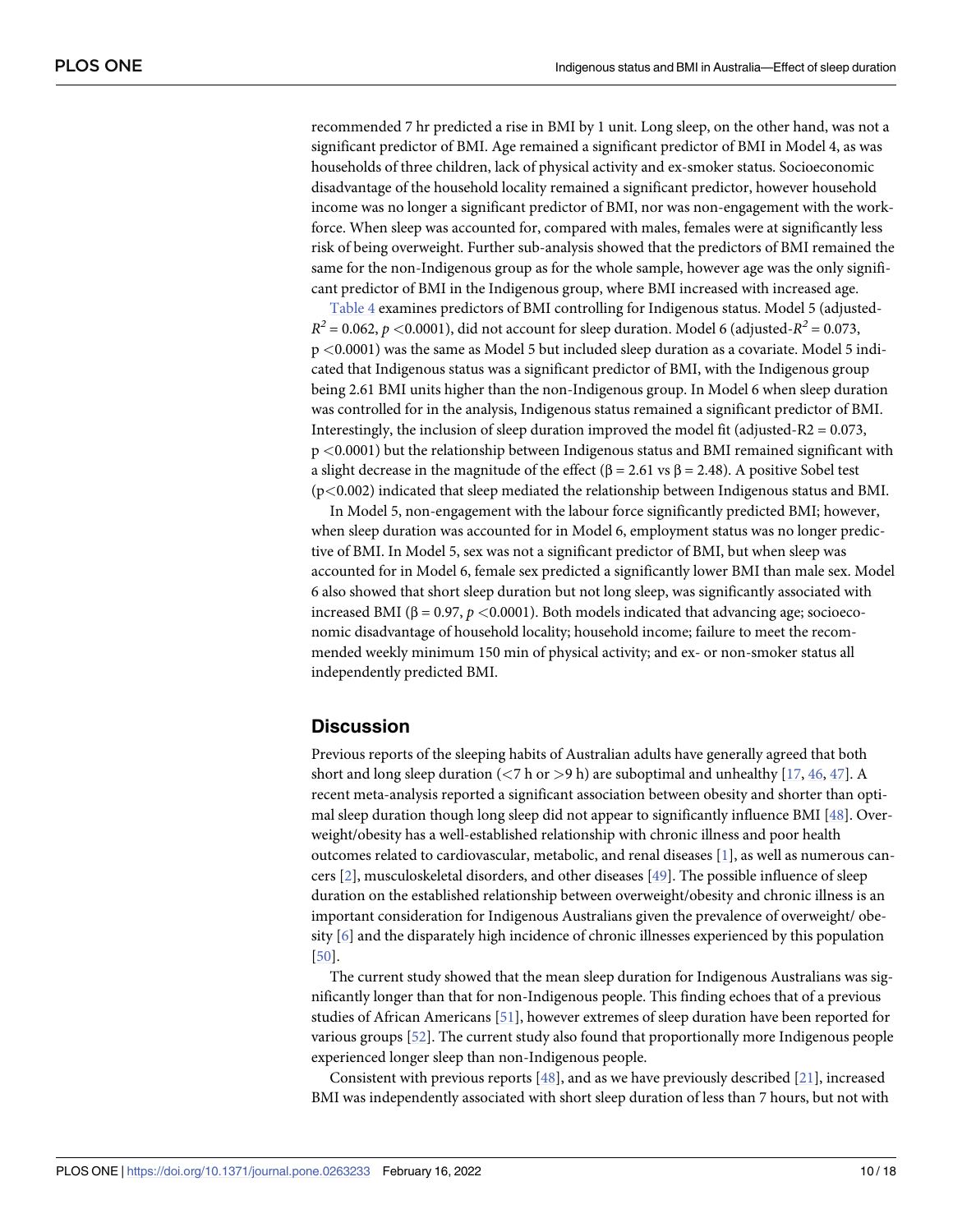| <b>WHOLE SAMPLE</b>                         | MODEL 5: Predictors of BMI not accounting for<br>sleep duration |      |         |         | MODEL 6: predictors of BMI accounting for sleep<br>duration |                      |         |         |  |
|---------------------------------------------|-----------------------------------------------------------------|------|---------|---------|-------------------------------------------------------------|----------------------|---------|---------|--|
|                                             | $F(27, 9365) = 24.16 p < 0.0001$                                |      |         |         | $F(28, 5857) = 17.53 p < 0.0001$                            |                      |         |         |  |
| Dependent Variable = BMI                    | Adjusted R-squared $= 0.062$                                    |      |         |         | Adjusted R-squared $= 0.073$                                |                      |         |         |  |
|                                             | Coeff.<br>[95% Conf. Interval]<br>p                             |      |         | Coeff.  | p                                                           | [95% Conf. Interval] |         |         |  |
| Sleep category                              |                                                                 |      |         |         |                                                             |                      |         |         |  |
| short sleep duration $<$ 7 hours            |                                                                 |      |         |         | 0.97                                                        | 0.00                 | 0.58    | 1.35    |  |
| recommended sleep duration (7-9 hours)      |                                                                 |      |         |         | reference                                                   |                      |         |         |  |
| long sleep duration >9 hours                |                                                                 |      |         |         | $-0.07$                                                     | 0.73                 | $-0.45$ | 0.31    |  |
| Indigenous status                           | 2.61                                                            | 0.00 | 2.18    | 3.04    | 2.48                                                        | 0.00                 | 2.00    | 2.97    |  |
| non-Indigenous                              | reference                                                       |      |         |         | reference                                                   |                      |         |         |  |
| Age                                         | 0.06                                                            | 0.00 | 0.05    | 0.07    | 0.06                                                        | 0.00                 | 0.05    | 0.07    |  |
| Sex                                         |                                                                 |      |         |         |                                                             |                      |         |         |  |
| Female                                      | $-0.09$                                                         | 0.47 | $-0.34$ | 0.15    | $-0.45$                                                     | 0.00                 | $-0.75$ | $-0.15$ |  |
| Male                                        | reference                                                       |      |         |         | reference                                                   |                      |         |         |  |
| <b>Employment Status</b>                    |                                                                 |      |         |         |                                                             |                      |         |         |  |
| Employed                                    | reference                                                       |      |         |         | reference                                                   |                      |         |         |  |
| Unemployed                                  | 0.01                                                            | 0.98 | $-0.67$ | 0.68    | 0.33                                                        | 0.46                 | $-0.54$ | 1.20    |  |
| Not in Labour force                         | $-0.50$                                                         | 0.00 | $-0.82$ | $-0.17$ | $-0.24$                                                     | 0.23                 | $-0.64$ | 0.15    |  |
| Socioeconomic status of locality            | $-0.36$                                                         | 0.00 | $-0.45$ | $-0.26$ | $-0.39$                                                     | 0.00                 | $-0.50$ | $-0.28$ |  |
| Household type                              |                                                                 |      |         |         |                                                             |                      |         |         |  |
| Person living alone                         | reference                                                       |      |         |         | reference                                                   |                      |         |         |  |
| Couple only                                 | 0.69                                                            | 0.10 | $-0.13$ | 1.52    | 0.59                                                        | 0.30                 | $-0.51$ | 1.69    |  |
| Couple family with children                 | 1.07                                                            | 0.06 | $-0.04$ | 2.17    | 0.95                                                        | 0.22                 | $-0.58$ | 2.47    |  |
| One parent family with children             | 0.48                                                            | 0.19 | $-0.24$ | 1.20    | 0.34                                                        | 0.48                 | $-0.61$ | 1.29    |  |
| Unrelated persons aged 15+ only             | 0.06                                                            | 0.92 | $-1.07$ | 1.19    | $-0.19$                                                     | 0.80                 | $-1.66$ | 1.28    |  |
| All other households                        | 1.14                                                            | 0.05 | 0.02    | 2.25    | 1.55                                                        | 0.05                 | $-0.01$ | 3.10    |  |
| Equivalised income of household             | 0.17                                                            | 0.00 | 0.06    | 0.28    | 0.15                                                        | 0.03                 | 0.02    | 0.28    |  |
| Number of adults in household               |                                                                 |      |         |         |                                                             |                      |         |         |  |
| One                                         | reference                                                       |      |         |         | reference                                                   |                      |         |         |  |
| Two                                         | $-0.62$                                                         | 0.11 | $-1.38$ | 0.14    | $-0.44$                                                     | 0.40                 | $-1.48$ | 0.59    |  |
| Three                                       | $-0.87$                                                         | 0.07 | $-1.80$ | 0.05    | $-0.66$                                                     | 0.33                 | $-1.97$ | 0.66    |  |
| Four or more                                | $-0.47$                                                         | 0.36 | $-1.47$ | 0.53    | $-0.35$                                                     | 0.64                 | $-1.83$ | 1.13    |  |
| Number of children 0-17 yrs in household    |                                                                 |      |         |         |                                                             |                      |         |         |  |
| None                                        | reference                                                       |      |         |         | reference                                                   |                      |         |         |  |
| One                                         | 0.19                                                            | 0.51 | $-0.39$ | 0.77    | 0.05                                                        | 0.90                 | $-0.70$ | 0.80    |  |
| Two                                         | $-0.19$                                                         | 0.53 | $-0.79$ | 0.40    | 0.00                                                        | 0.99                 | $-0.80$ | 0.79    |  |
| Three                                       | 0.33                                                            | 0.36 | $-0.38$ | 1.04    | 0.98                                                        | 0.04                 | 0.03    | 1.93    |  |
| Four or more                                | $-0.02$                                                         | 0.97 | $-0.81$ | 0.78    | 0.18                                                        | 0.76                 | $-1.01$ | 1.38    |  |
| Fruit and vegetable intake                  |                                                                 |      |         |         |                                                             |                      |         |         |  |
| Met recommended dietary guidelines          | reference                                                       |      |         |         | reference                                                   |                      |         |         |  |
| Did not meet recommended dietary guidelines | 0.18                                                            | 0.52 | $-0.36$ | 0.71    | 0.23                                                        | 0.47                 | $-0.40$ | 0.86    |  |
| Physical activity                           |                                                                 |      |         |         |                                                             |                      |         |         |  |
| Met recommended guidelines                  | 0.18                                                            | 0.51 | $-0.36$ | 0.72    | reference                                                   |                      |         |         |  |
| Did not meet recommended guidelines         | 1.33                                                            | 0.00 | 0.81    | 1.86    | 1.09                                                        | 0.00                 | 0.80    | 1.38    |  |
| Not known                                   | $-0.07$                                                         | 0.94 | $-1.70$ | 1.57    | 0.15                                                        | 0.87                 | $-1.65$ | 1.94    |  |
| <b>Smoking Status</b>                       |                                                                 |      |         |         |                                                             |                      |         |         |  |
| Current daily (reference)                   | reference                                                       |      |         |         | reference                                                   |                      |         |         |  |

#### <span id="page-11-0"></span>**[Table](#page-10-0) 4. Predictors of BMI accounting for indigenous status.**

(*Continued*)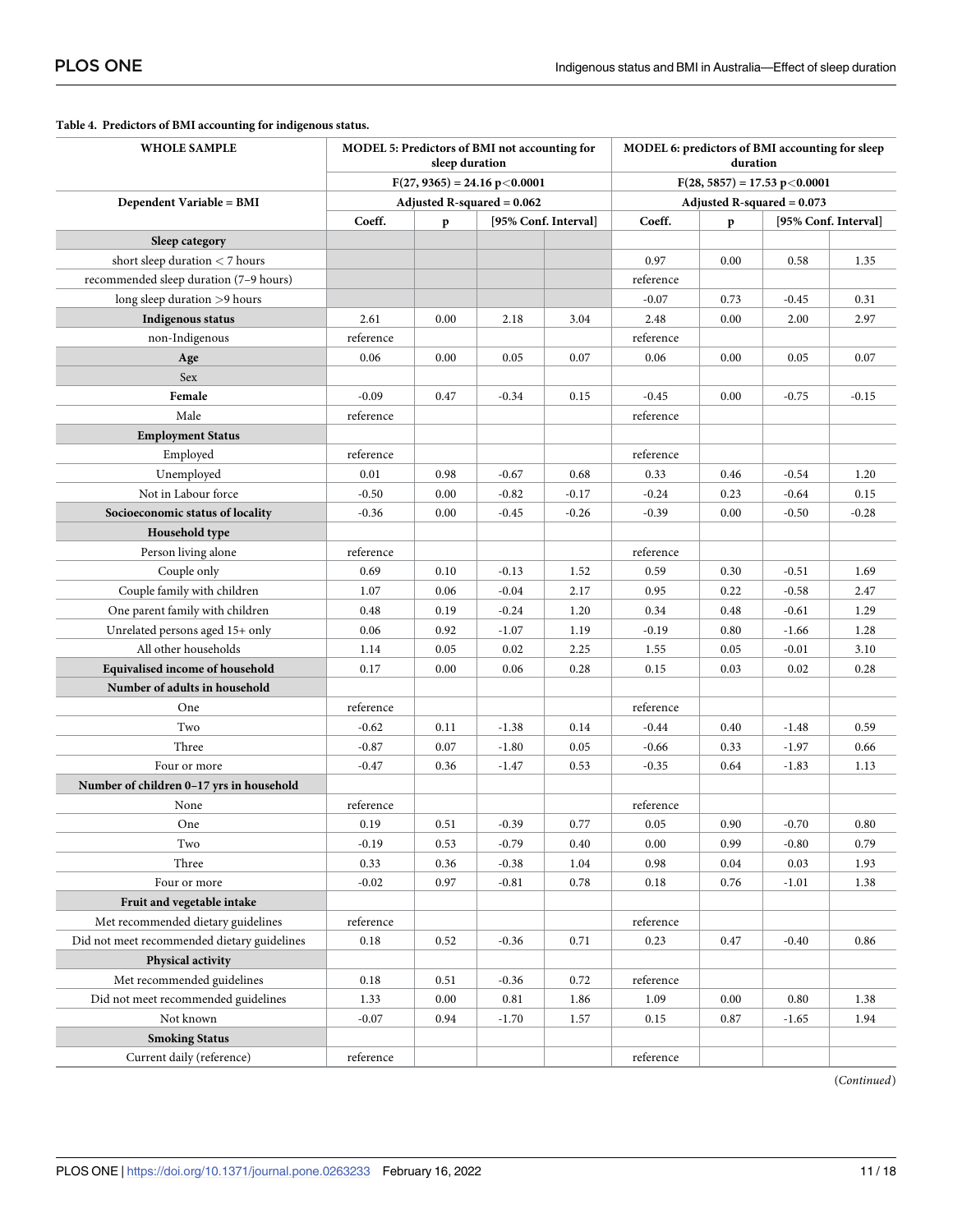| <b>WHOLE SAMPLE</b>      | <b>MODEL 5: Predictors of BMI not accounting for</b><br>sleep duration |      |         |                      | MODEL 6: predictors of BMI accounting for sleep<br>duration |      |                                  |      |  |
|--------------------------|------------------------------------------------------------------------|------|---------|----------------------|-------------------------------------------------------------|------|----------------------------------|------|--|
|                          | $F(27, 9365) = 24.16 p < 0.0001$                                       |      |         |                      |                                                             |      | $F(28, 5857) = 17.53 p < 0.0001$ |      |  |
| Dependent Variable = BMI | Adjusted R-squared $= 0.062$                                           |      |         |                      | Adjusted R-squared $= 0.073$                                |      |                                  |      |  |
|                          | Coeff.                                                                 |      |         | [95% Conf. Interval] | Coeff.                                                      | p    | [95% Conf. Interval]             |      |  |
| Current weekly           | 0.53                                                                   | 0.31 | $-0.50$ | 1.57                 | 0.61                                                        | 0.36 | $-0.68$                          | 1.89 |  |
| Current less than weekly | 1.27                                                                   | 0.12 | $-0.33$ | 2.88                 | 0.52                                                        | 0.61 | $-1.49$                          | 2.53 |  |
| Ex-smoker                | 1.68                                                                   | 0.00 | 1.34    | 2.03                 | 1.45                                                        | 0.00 | 1.02                             | 1.87 |  |
| Never smoked             | 0.81                                                                   | 0.00 | 0.49    | 1.14                 | 0.59                                                        | 0.00 | 0.19                             | 1.00 |  |

#### <span id="page-12-0"></span>**Table 4.** (Continued)

<https://doi.org/10.1371/journal.pone.0263233.t004>

long sleep of greater than 9 hours. Notably, after accounting for possible confounding influences, Indigenous status was a significant predictor of BMI. Without considering the effects of sleep duration, Indigenous people were likely to be more than 2.5 BMI units higher than non-Indigenous people. This finding concurs with a recent review that showed obesity rates were significantly higher in Indigenous compared with non-Indigenous people in Australia, Canada, New Zealand, Norway, and the USA [[53](#page-17-0)]. When sleep duration was accounted for, the relationship between Indigenous status and BMI remained significant, with a slight attenuation of the strength of the relationship. A positive Sobel test confirmed the partial mediating role of sleep in the relationship between Indigenous status and BMI. However, the very small drop in β coefficient indicated that the mediator effect was weak but statistically significant. Therefore, it seems that socioeconomics, lifestyle, and sleep do not account for the differences in BMI seen between Indigenous and non-Indigenous participants.

A recent Australian Institute of Health and Welfare (AIHW) report [\[4](#page-15-0)] identified the three main areas of concern related to the health disparities experienced by Indigenous Australians as (i) social determinants; (ii) health risk factors; and (iii) access to appropriate health services. Social determinants were determined to account for approximately 34% of the health inequity. While access to health services is not addressed by the present study, Indigenous participants in this study exhibit the characteristics of concern [[4](#page-15-0)] and echo the findings of another recent Australian study [\[8\]](#page-15-0), including lower levels of employment and income and higher rates of smoking with lower rates of physical activity present for this sample.

Relevant to the AIHW report findings, the Indigenous participants in this study tended to sleep longer, experience lower socioeconomic status and greater rates of obesity than non -Indigenous people. In addition, while short sleep duration was an independent predictor of increased BMI, it was also significantly associated with low household income and having 4 or more children in the household. Long sleep duration was significantly predicted by female sex, unemployment, and non-engagement in the workforce. However, the relationship between these social determinants and BMI were only significant in the non-Indigenous participants. Age was the only significant predictor of BMI, within the Indigenous sample. This suggests that there are different drivers of BMI in Indigenous participants, and points to structural differences within these contexts. That is, Australia's policies for Indigenous adults differ from non-Indigenous adults in systemic ways that affect all parts of Indigenous life. Indigenous Australians experience significant socioeconomic inequality and interpersonal, institutional, and systemic racism [[54](#page-17-0)]. This is important because Australia exhibits one of world's highest levels of societal financial inequality and greatest social gradients [\[55\]](#page-17-0), while concomitantly exhibiting elevated incidence of stress related conditions, more prevalent in people in the lower SES range [\[56,](#page-17-0) [57](#page-17-0)]. Indigenous Australians are over-represented in the lower SES groups of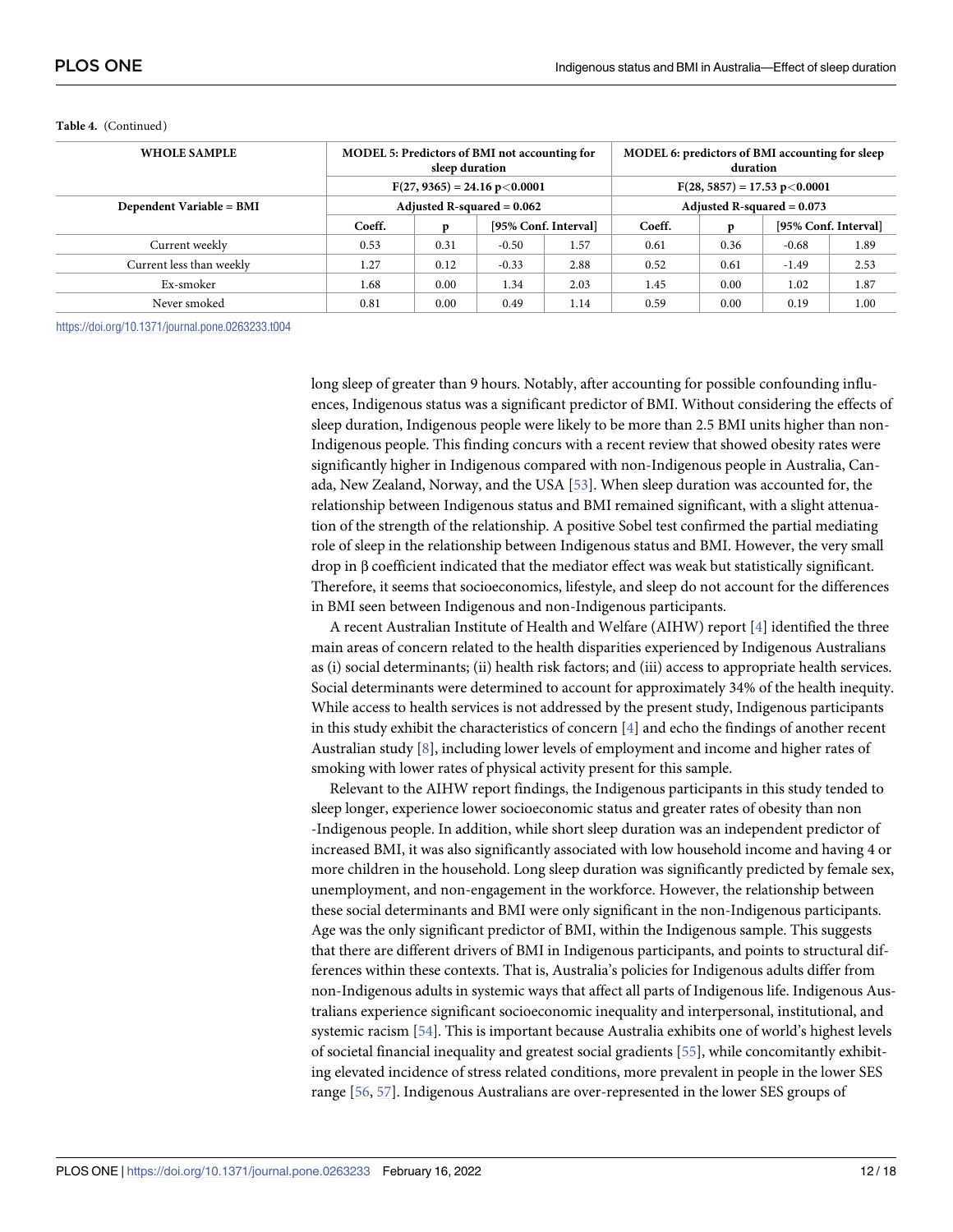<span id="page-13-0"></span>Australian society [[6\]](#page-15-0) and experience social insecurity, social immobility and psychological stress due to feeling disrespected, unvalued and subordinated [[54](#page-17-0), [57](#page-17-0), [58](#page-17-0)]. This inequality renders Indigenous Australians strongly predisposed to stress related conditions [[3](#page-15-0)]. Stress increases physiological inflammation, and is strongly implicated as a contributor to the development of obesity and many of the associated cardio-metabolic co-morbidities experience by Indigenous Australians [\[56\]](#page-17-0).

#### **Limitations and strengths**

The results of this study must be viewed in the light of several limitations. First, the use of crosssectional data precludes the determination of causality. While statistically significant relationships were found, we cannot conclude cause and effect. In addition, statistically significant results do not always translate to clinical significance [\[59\]](#page-17-0). Second, self-reported data is a potential limitation due to the possibility of response bias [\[60\]](#page-17-0). Self-reported responses may offer under, or over, estimations of participants' experiences due to poor inaccurate recall, misunderstanding or desire for social approval. Self-reports of fruit and vegetable intake are often prone to social approval bias [\[61](#page-17-0)]. Similarly, self- reported measures of physical activity may also be subject to bias. A recent study reporting international compliance with physical activity guidelines showed marked differences between subjectively self-reported and objectively measured physical activity [\[62\]](#page-17-0). In addition, self-reported sleep duration, although widely used may not be a reliable measure because although participants may know when they went to rest with the intention of going to sleep, they can only estimate the actual time that sleep occurred. Although not available for this study, non-invasive actigraphy is a widely used, validated tool, that offers a more objective measurement of sleep duration, despite the tendency to over-estimate sleep duration when stillness is reported as sleep [\[63](#page-18-0)]. Additionally, it is important to recall that selfreported sleep duration is only one aspect of the sleep picture. There are other factors related to both sleep duration and sleep quality such as sleep disturbances, comorbidities, pain, sleep apnoea, medication use, alcohol consumption, and mental health that were not examined [\[64\]](#page-18-0).

The omission of data regarding the intake of alcohol and other substances that impact the quality and duration of sleep is another limitation of this study. It would have been useful to have included alcohol as well as prescription and non-prescription medications, and substances such as recreational or illicit drugs that act as sedatives, stimulants and psychotropics. However, such data was not available and was outside the scope of this study. It is worth noting that recent reports show that Indigenous Australians are more likely to abstain from alcohol than non-Indigenous Australians and are only slightly more likely to exceed the National Health and Medical Research Centre (NHMRC) lifetime risk guidelines for drinking than non-Indigenous people [[65](#page-18-0)].

Another consideration is that although the data was collected in a robust manner through the Australian Bureau of Statistics, the small ratio of Indigenous to non-Indigenous participants in this sample limits how representative the results are in the Australian structural context. It is also important to note that a further limitation to the generalisability of this study is that Indigenous Australian people come from numerous distinct cultural groups, each with their own history, language and belief systems and who live widely varying lifestyles. Additionally, the lack of significant predictors within the Indigenous sample could be a function of lower sample size and reduced variability in the social determinants.

Australian Indigenous people have different fat distributions than non-Indigenous people with a greater propensity for abdominal adiposity and leaner limbs [[66](#page-18-0), [67\]](#page-18-0). Some authors suggest that BMI measures for Indigenous people may underestimate central abdominal obesity and hence, underestimate their risk for metabolic syndrome and chronic illness. Waist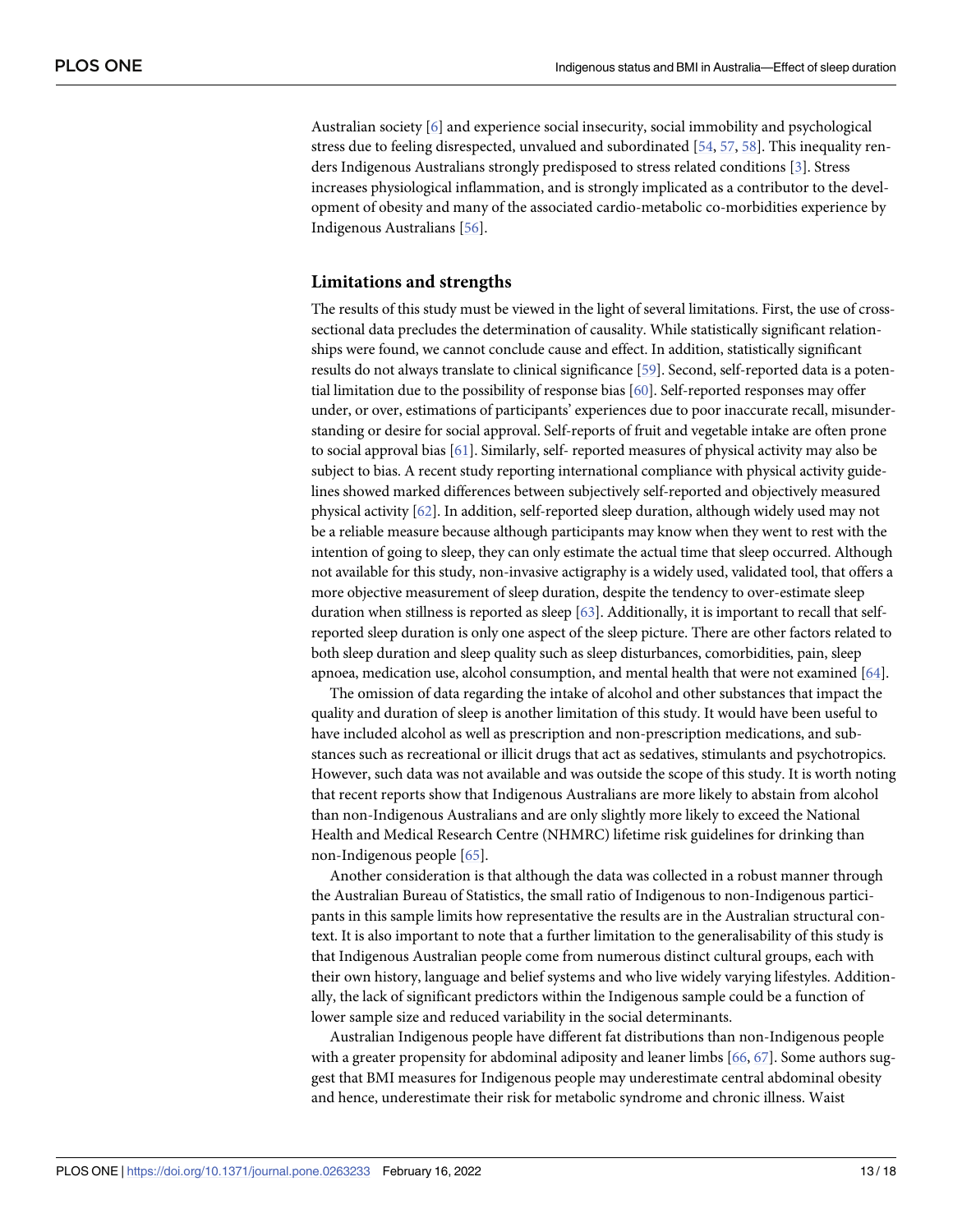<span id="page-14-0"></span>circumference and waist to hip ratio are commonly used as determinants of healthy weight because they are more precise measures of central obesity than BMI and better indicators of potential risk for the development of chronic metabolic and cardiovascular diseases [\[68\]](#page-18-0). In this analysis, BMI was used because it is more commonly reported in the literature and because it was highly correlated with waist measurement  $(r = 0.9, p < 0.01$  (2-tailed)).

The ABS NATSINPAS data were collected by Indigenous Research Officers in collaboration with Indigenous organisations and stakeholders in accordance with the ethical guidelines released by the NHMRC for research with Indigenous peoples [\[69\]](#page-18-0). However, these guidelines also advise that Indigenous peoples' voices are critical to all stages of the research process and the capacity building of Indigenous researchers, hence the research team included an experienced Indigenous researcher who critically reviewed and contributed an Indigenous voice to the manuscript [\[70](#page-18-0)].

Despite the limitations of the study, the strength of this study is that it reports one of the largest data samples of Indigenous and non-Indigenous people regarding sleep, BMI, and other socioeconomic and lifestyle factors, to date.

## **Conclusion**

This study found that increased BMI was independently associated with short sleep duration of less than 7 hours, but not with long sleep of greater than 9 hours. The study also showed that the mean sleep duration for Indigenous Australians was longer than that for non-Indigenous people and that Indigenous status was independently associated with increased BMI.

Previously we reported that sleep duration played a mediator role in the relationship between Indigenous status and BMI for Australian Indigenous children [\[16\]](#page-15-0). This study has replicated that finding for Indigenous Australian adults, whereby sleep played a weak, partial mediator role between Indigenous status and obesity. The study also indicated that socioeconomics, lifestyle, and sleep do not account for the differences in BMI seen between Indigenous and non-Indigenous participants. Future research in this area must focus on the drivers of BMI for Indigenous people in the context of their daily lives, and not as a standardised subgroup of the greater population. However, most importantly, to find meaningful ways to *Close the Gap* [\[71\]](#page-18-0) in health inequities for Indigenous Australians, researchers, governments, and policy makers must heed the *Uluru Statement from the Heart* [\[72\]](#page-18-0) so that Indigenous voices are heard and Australian laws and policies reflect the landmark declaration of Aboriginal and Torres Strait Islander self-determination as the key to addressing existing disempowerment and the ongoing impact of colonisation.

#### **Supporting information**

**S1 [File.](http://www.plosone.org/article/fetchSingleRepresentation.action?uri=info:doi/10.1371/journal.pone.0263233.s001)** (DOCX)

#### **Author Contributions**

**Conceptualization:** Melissa Deacon-Crouch, Ruth Wallace, Timothy Skinner. **Data curation:** Melissa Deacon-Crouch. **Formal analysis:** Melissa Deacon-Crouch, Timothy Skinner. **Methodology:** Timothy Skinner. **Supervision:** Isabelle Skinner, Joseph Tucci, Steve Begg, Timothy Skinner.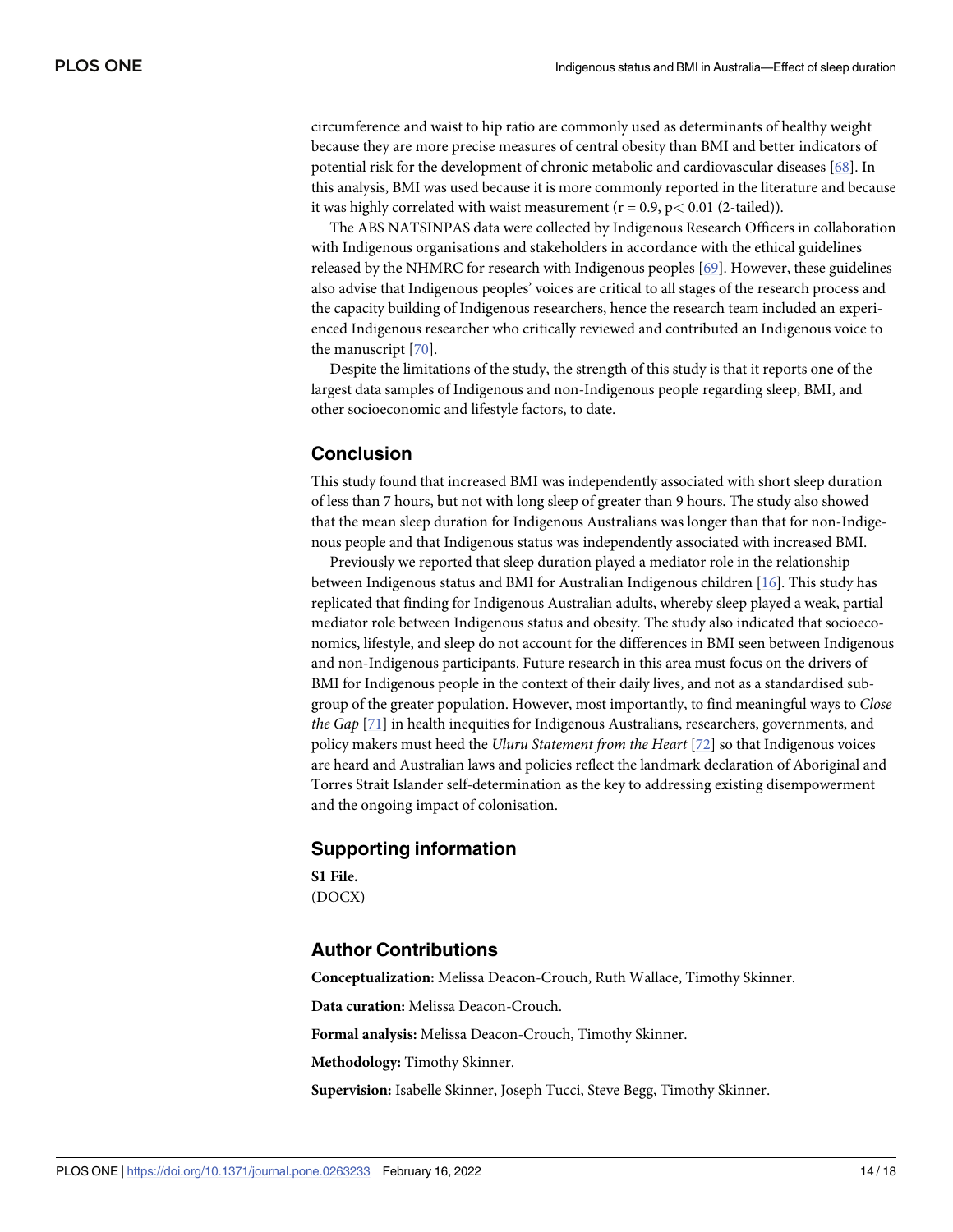<span id="page-15-0"></span>**Validation:** Isabelle Skinner, Joseph Tucci, Steve Begg, Ruth Wallace.

**Writing – original draft:** Melissa Deacon-Crouch.

**Writing – review & editing:** Melissa Deacon-Crouch, Isabelle Skinner, Joseph Tucci, Steve Begg, Ruth Wallace, Timothy Skinner.

#### **References**

- **[1](#page-10-0).** Grundy S.M., Obesity, metabolic syndrome, and cardiovascular disease. The Journal of Clinical Endocrinology & Metabolism, 2004. 89(6): p. 2595–2600.
- **[2](#page-10-0).** Lauby-Secretan B., et al., Body fatness and cancer—viewpoint of the IARC Working Group. New England Journal of Medicine, 2016. 375(8): p. 794–798. <https://doi.org/10.1056/NEJMsr1606602> PMID: [27557308](http://www.ncbi.nlm.nih.gov/pubmed/27557308)
- **[3](#page-3-0).** Australian Institute of Health and Welfare, Impact of overweight and obesity as a risk factor for chronic conditions: Australian burden of disease study. Australian Burden of Disease Study series no.11. Cat. no.12 BOD Canberra: AIHW. 2017.
- **[4](#page-2-0).** Australian Institute of Health and Welfare, Australia's health 2018. Australia's health series no. 16. AUS 221, in Australia's health 2018, Australian Institute of Health and Welfare: Canberra, Australia.
- **[5](#page-2-0).** O'Dea K., Westernisation, insulin resistance and diabetes in Australian Aborigines. Medical journal of Australia, 1991. 155(4): p. 258–264. <https://doi.org/10.5694/j.1326-5377.1991.tb142236.x> PMID: [1875844](http://www.ncbi.nlm.nih.gov/pubmed/1875844)
- **[6](#page-2-0).** Australian Institute of Health and Welfare, National Key Performance Indicators for Aboriginal and Torres Strait Islander primary health care: results for 2017. National key performance indicators for Aboriginal and Torres Strait Islander primary health care series no. 5. Cat. no. IHW 200. 2018, AIHW: Canberra.
- **[7](#page-2-0).** Deacon-Crouch M., et al., Association between short sleep duration and body mass index in Australian indigenous children. Journal of paediatrics and child health, 2018. 54(1): p. 49–54. [https://doi.org/10.](https://doi.org/10.1111/jpc.13658) [1111/jpc.13658](https://doi.org/10.1111/jpc.13658) PMID: [28815857](http://www.ncbi.nlm.nih.gov/pubmed/28815857)
- **[8](#page-12-0).** Thurber K.A., et al., Obesity and its association with sociodemographic factors, health behaviours and health status among Aboriginal and non-Aboriginal adults in New South Wales, Australia. Journal of Epidemiology and Community Health, 2018. 72(6): p. 491–498. [https://doi.org/10.1136/jech-2017-](https://doi.org/10.1136/jech-2017-210064) [210064](https://doi.org/10.1136/jech-2017-210064) PMID: [29514925](http://www.ncbi.nlm.nih.gov/pubmed/29514925)
- **[9](#page-2-0).** Gracey M. and King M., Indigenous health part 1: determinants and disease patterns. The Lancet, 2009. 374(9683): p. 65–75.
- **[10](#page-2-0).** Referendum Council. Uluru Statement from the Heart. 2017; <https://ulurustatement.org/the-statement>. Accessed September 15, 2021.
- **[11](#page-2-0).** Baum F., et al., Creating Political Will for Action on Health Equity: Practical Lessons for Public Health Policy Actors. International Journal of Health Policy and Management, 2020: p. -. [https://doi.org/10.](https://doi.org/10.34172/ijhpm.2020.233) [34172/ijhpm.2020.233](https://doi.org/10.34172/ijhpm.2020.233) PMID: [33327689](http://www.ncbi.nlm.nih.gov/pubmed/33327689)
- **[12](#page-2-0).** Grandner M.A., Sleep, health, and society. Sleep medicine clinics, 2017. 12(1): p. 1–22. [https://doi.org/](https://doi.org/10.1016/j.jsmc.2016.10.012) [10.1016/j.jsmc.2016.10.012](https://doi.org/10.1016/j.jsmc.2016.10.012) PMID: [28159089](http://www.ncbi.nlm.nih.gov/pubmed/28159089)
- **[13](#page-2-0).** Patel S.R. and Hu F.B., Short sleep duration and weight gain: a systematic review. Obesity, 2008. 16(3): p. 643–653. <https://doi.org/10.1038/oby.2007.118> PMID: [18239586](http://www.ncbi.nlm.nih.gov/pubmed/18239586)
- **14.** Nielsen L., Danielsen K., and Sørensen T., Short sleep duration as a possible cause of obesity: critical analysis of the epidemiological evidence. Obesity Reviews, 2011. 12(2): p. 78–92. [https://doi.org/10.](https://doi.org/10.1111/j.1467-789X.2010.00724.x) [1111/j.1467-789X.2010.00724.x](https://doi.org/10.1111/j.1467-789X.2010.00724.x) PMID: [20345429](http://www.ncbi.nlm.nih.gov/pubmed/20345429)
- **[15](#page-2-0).** Magee L. and Hale L., Longitudinal associations between sleep duration and subsequent weight gain: a systematic review. Sleep medicine reviews, 2012. 16(3): p. 231-241. [https://doi.org/10.1016/j.smrv.](https://doi.org/10.1016/j.smrv.2011.05.005) [2011.05.005](https://doi.org/10.1016/j.smrv.2011.05.005) PMID: [21784678](http://www.ncbi.nlm.nih.gov/pubmed/21784678)
- **[16](#page-14-0).** Deacon-Crouch M., et al., The mediating role of sleep in the relationship between Indigenous status and body mass index in Australian school-aged children. journal of Paediatrics and Child Health, 2019. 55: p. 915–920. <https://doi.org/10.1111/jpc.14308> PMID: [30471159](http://www.ncbi.nlm.nih.gov/pubmed/30471159)
- **[17](#page-10-0).** Magee C.A., Iverson D.C., and Caputi P., Factors associated with short and long sleep. Preventive medicine, 2009. 49(6): p. 461–467. <https://doi.org/10.1016/j.ypmed.2009.10.006> PMID: [19850073](http://www.ncbi.nlm.nih.gov/pubmed/19850073)
- **[18](#page-2-0).** Magee C.A., Caputi P., and Iverson D.C., Is Sleep Duration Associated With Obesity in Older Australian Adults? Journal of Aging and Health, 2010. 22(8): p. 1235–1255. [https://doi.org/10.1177/](https://doi.org/10.1177/0898264310372780) [0898264310372780](https://doi.org/10.1177/0898264310372780) PMID: [20668167](http://www.ncbi.nlm.nih.gov/pubmed/20668167)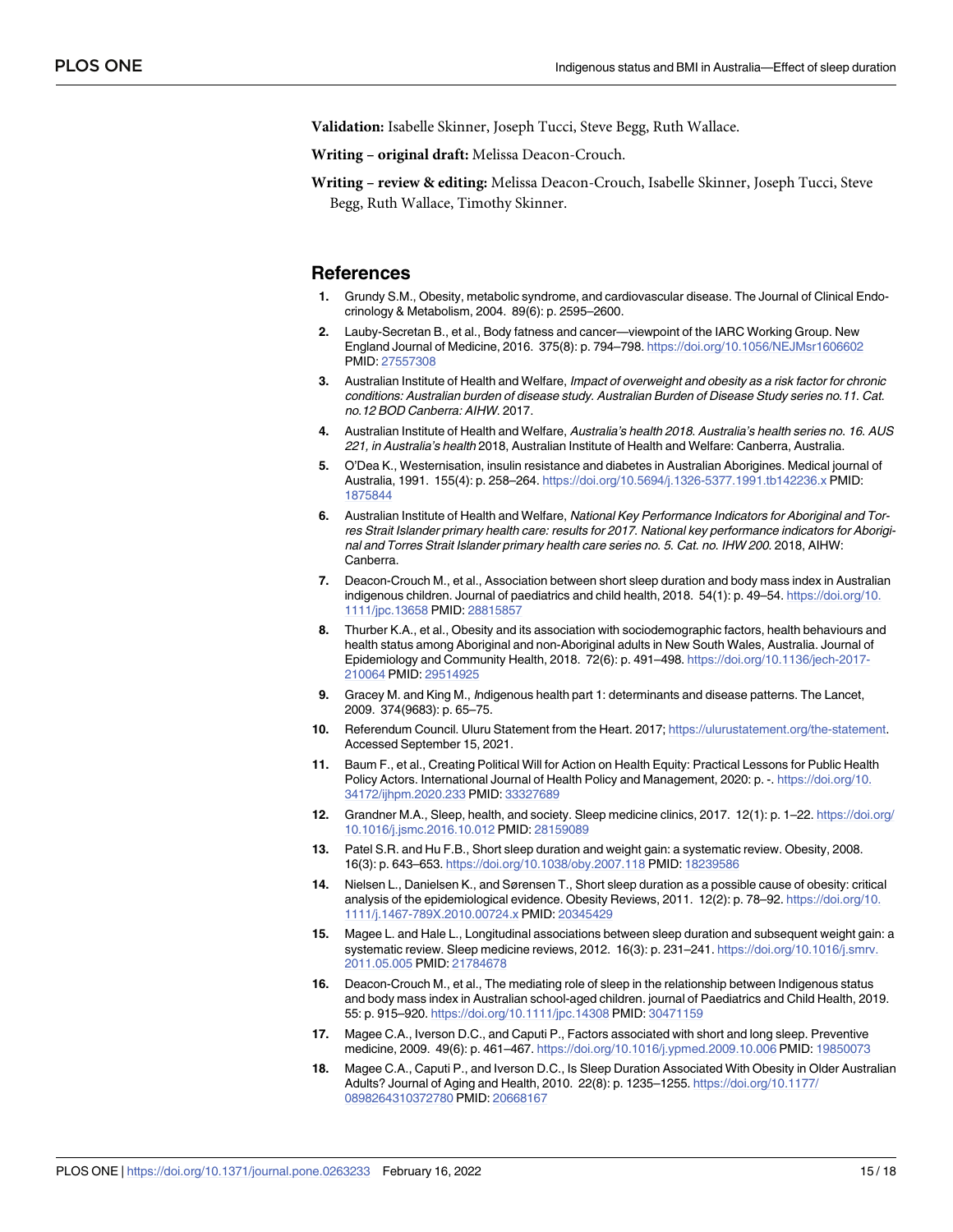- <span id="page-16-0"></span>**[19](#page-2-0).** Yiallourou S.R., et al., Sleep influences on cardio-metabolic health in Indigenous populations. Sleep Medicine, 2019. 59: p. 78–87. <https://doi.org/10.1016/j.sleep.2018.10.011> PMID: [30527705](http://www.ncbi.nlm.nih.gov/pubmed/30527705)
- **[20](#page-2-0).** Deacon-Crouch M., et al., Chronic disease, medications and lifestyle: perceptions from a regional Victorian Aboriginal community. Pharmacy Practice, 2016. 14(3): p. 798. [https://doi.org/10.18549/](https://doi.org/10.18549/PharmPract.2016.03.798) [PharmPract.2016.03.798](https://doi.org/10.18549/PharmPract.2016.03.798) PMID: [27785168](http://www.ncbi.nlm.nih.gov/pubmed/27785168)
- **[21](#page-2-0).** Deacon-Crouch M., Begg S., and Skinner T., Is sleep duration associated with overweight/obesity in Indigenous Australian adults? BMC Public Health, 2020. 20(1): p. 1–13. [https://doi.org/10.1186/](https://doi.org/10.1186/s12889-019-7969-5) [s12889-019-7969-5](https://doi.org/10.1186/s12889-019-7969-5) PMID: [31898494](http://www.ncbi.nlm.nih.gov/pubmed/31898494)
- **[22](#page-3-0).** Chattu V.K., et al., Do Disparities in Sleep Duration Among Racial and Ethnic Minorities Contribute to Differences in Disease Prevalence? J Racial Ethn Health Disparities, 2019. 6(6): p. 1053-1061. [https://](https://doi.org/10.1007/s40615-019-00607-7) [doi.org/10.1007/s40615-019-00607-7](https://doi.org/10.1007/s40615-019-00607-7) PMID: [31264064](http://www.ncbi.nlm.nih.gov/pubmed/31264064)
- **[23](#page-3-0).** Grandner M.A., et al., Social and behavioral determinants of perceived insufficient sleep. Frontiers in neurology, 2015. 6: p. 112. <https://doi.org/10.3389/fneur.2015.00112> PMID: [26097464](http://www.ncbi.nlm.nih.gov/pubmed/26097464)
- **[24](#page-3-0).** Chaput J.-P., Sleep patterns, diet quality and energy balance. Physiology & Behavior, 2014. 134: p. 86–91. <https://doi.org/10.1016/j.physbeh.2013.09.006> PMID: [24051052](http://www.ncbi.nlm.nih.gov/pubmed/24051052)
- **[25](#page-3-0).** Janochova K., Haluzik M., and Buzga M., Visceral fat and insulin resistance—what we know? Biomedical papers, 2019. 163(1): p. 19–27.
- **[26](#page-3-0).** Jansen E.C., et al., Sleep Duration and Quality in Relation to Fruit and Vegetable Intake of US Young Adults: a Secondary Analysis. International Journal of Behavioral Medicine, 2021. 28(2): p. 177–188. <https://doi.org/10.1007/s12529-020-09853-0> PMID: [32016881](http://www.ncbi.nlm.nih.gov/pubmed/32016881)
- **[27](#page-3-0).** Kredlow M.A., et al., The effects of physical activity on sleep: a meta-analytic review. Journal of behavioral medicine, 2015. 38(3): p. 427–449. <https://doi.org/10.1007/s10865-015-9617-6> PMID: [25596964](http://www.ncbi.nlm.nih.gov/pubmed/25596964)
- **[28](#page-3-0).** McCarthy S.N., et al., Overweight, obesity and physical activity levels in Irish adults: evidence from the North/South Ireland Food Consumption Survey. Proceedings of the Nutrition Society, 2002. 61(1): p. 3–7. <https://doi.org/10.1079/pns2001121> PMID: [12002792](http://www.ncbi.nlm.nih.gov/pubmed/12002792)
- **[29](#page-3-0).** Tuovinen E.-L., et al., Smoking status and abdominal obesity among normal- and overweight/obese adults: Population-based FINRISK study. Preventive Medicine Reports, 2016. 4: p. 324–330. [https://](https://doi.org/10.1016/j.pmedr.2016.07.003) [doi.org/10.1016/j.pmedr.2016.07.003](https://doi.org/10.1016/j.pmedr.2016.07.003) PMID: [27486563](http://www.ncbi.nlm.nih.gov/pubmed/27486563)
- **[30](#page-3-0).** Rasmussen F., Tynelius P., and Kark M., Importance of smoking habits for longitudinal and agematched changes in body mass index: a cohort study of Swedish men and women. Preventive Medicine, 2003. 37(1): p. 1–9. [https://doi.org/10.1016/s0091-7435\(03\)00043-4](https://doi.org/10.1016/s0091-7435%2803%2900043-4) PMID: [12799123](http://www.ncbi.nlm.nih.gov/pubmed/12799123)
- **[31](#page-3-0).** Patterson F., et al., Transitioning from adequate to inadequate sleep duration associated with higher smoking rate and greater nicotine dependence in a population sample. Addictive behaviors, 2018. 77: p. 47–50. <https://doi.org/10.1016/j.addbeh.2017.09.011> PMID: [28950118](http://www.ncbi.nlm.nih.gov/pubmed/28950118)
- **[32](#page-3-0).** Phillips B.A. and Danner F.J., Cigarette Smoking and Sleep Disturbance. Archives of Internal Medicine, 1995. 155(7): p. 734–737. PMID: [7695462](http://www.ncbi.nlm.nih.gov/pubmed/7695462)
- **[33](#page-3-0).** Australian Bureau of Statistics. The Australian Health Survey. 2012 25/05/2021]; ethics]. [http://www.](http://www.abs.gov.au/websitedbs/D3310114.nsf/4a256353001af3ed4b2562bb00121564/760de22631536c91ca2579ec001b5c0e/$FILE/ATT560T6.pdf/AHS) [abs.gov.au/websitedbs/D3310114.nsf/4a256353001af3ed4b2562bb00121564/760de22631536c91](http://www.abs.gov.au/websitedbs/D3310114.nsf/4a256353001af3ed4b2562bb00121564/760de22631536c91ca2579ec001b5c0e/$FILE/ATT560T6.pdf/AHS) [ca2579ec001b5c0e/\\$FILE/ATT560T6.pdf/AHS](http://www.abs.gov.au/websitedbs/D3310114.nsf/4a256353001af3ed4b2562bb00121564/760de22631536c91ca2579ec001b5c0e/$FILE/ATT560T6.pdf/AHS).
- **[34](#page-3-0).** Australian Bureau of Statistics, Australian Health Survey, Privacy Impact Assessment, Australian Bureau of Statistics, Editor. 2011, Australian Bureau of Statistics,: Canberra, Australia.
- **[35](#page-3-0).** Australian Bureau of Statistics, Australian Health Survey: Users' guide, 2011–13 cat.no. 4363.0.55.001 2013, ABS: Canberra.
- **[36](#page-3-0).** Australian Bureau of Statistics, Australian Aboriginal and Torres Strait Islander Health Survey: Users' Guide, 2012–13 cat.no. 4727.0.55.002 2013, ABS: Canberra.
- **[37](#page-3-0).** Australian Bureau of Statistics, Australian Aboriginal and Torres Strait Islander Health Survey: Biomedical Results, 2012–13 cat. no. 4727.0.55.003. 2014, ABS: Canberra.
- **[38](#page-3-0).** Australian Bureau of Statistics, Australian Aboriginal and Torres Strait Islander Health Survey: Consumption of Food Groups from the Australian Dietary Guidelines, 2012–13 cat. no. 4727.0.55.008. 2016, ABS: Canberra.
- **[39](#page-4-0).** La Trobe University Research and Graduate Studies Committee and University Human Ethics Committee, Human Research Ethics Guidelines, La Trobe university Research Office, Editor. 2015, La Trobe University.
- **[40](#page-4-0).** Australian Bureau of Statistics, Australian Statistical Geography Standard (ASGS) Volume 5 –Remoteness Structure (cat no. 1270.0.55.005), Australian Bureau of Statistics, Editor. 2011, Australian Bureau of Statistics,: Canberra.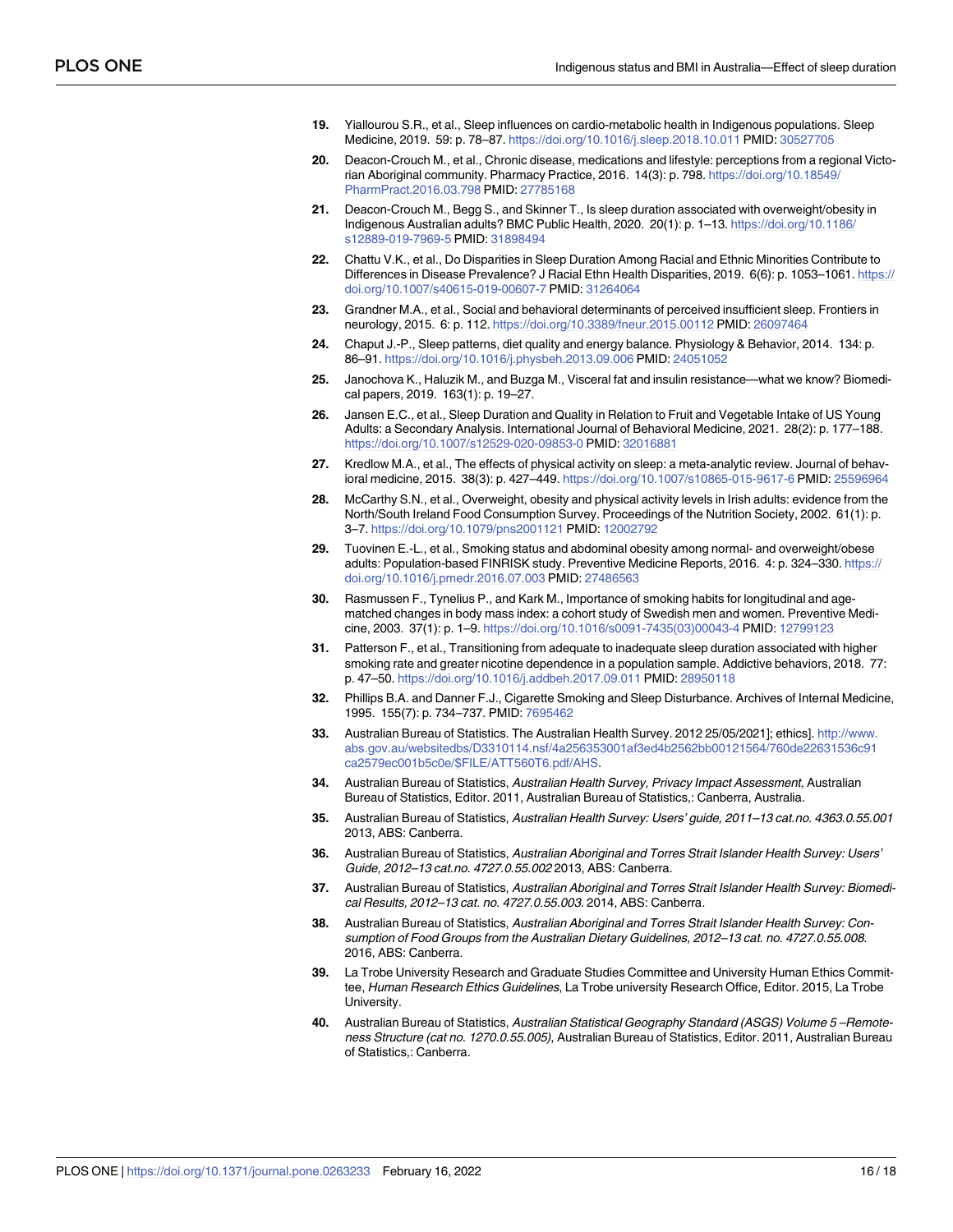- <span id="page-17-0"></span>**[41](#page-4-0).** Cappuccio F.P., et al., Sleep duration and all-cause mortality: a systematic review and meta-analysis of prospective studies. Sleep, 2010. 33(5): p. 585–592. <https://doi.org/10.1093/sleep/33.5.585> PMID: [20469800](http://www.ncbi.nlm.nih.gov/pubmed/20469800)
- **[42](#page-4-0).** National Health and Medical Research Council. Australian dietary guidelines. 2003; [https://webarchive.](https://webarchive.nla.gov.au/awa/20170816084823/https://www.nhmrc.gov.au/guidelines-publications/n29-n30-n31-n32-n33-n34) [nla.gov.au/awa/20170816084823/https://www.nhmrc.gov.au/guidelines-publications/n29-n30-n31](https://webarchive.nla.gov.au/awa/20170816084823/https://www.nhmrc.gov.au/guidelines-publications/n29-n30-n31-n32-n33-n34) [n32-n33-n34](https://webarchive.nla.gov.au/awa/20170816084823/https://www.nhmrc.gov.au/guidelines-publications/n29-n30-n31-n32-n33-n34).
- **[43](#page-4-0).** Australian Government Department of Health, Australia's Physical Activity & Sedentary Behaviour Guidelines for Adults accessed from [https://www1.health.gov.au/internet/main/publishing.nsf/content/](https://www1.health.gov.au/internet/main/publishing.nsf/content/health-pubhlth-strateg-phys-act-guidelines#npa1864) [health-pubhlth-strateg-phys-act-guidelines#npa1864](https://www1.health.gov.au/internet/main/publishing.nsf/content/health-pubhlth-strateg-phys-act-guidelines#npa1864) on Dec 16,2020. 2003.
- **[44](#page-5-0).** IBM Corp, SPSS Statistics for Windows, version 24 (IBM Corp., Armonk, N.Y., USA). 2016.
- **[45](#page-5-0).** Australian Bureau of Statistics, Labour Statistics concepts, sources and methods 2018. 2018: Canberra, Australia.
- **[46](#page-10-0).** Bartlett J.G., et al., Framework for Aboriginal-guided decolonizing research involving Métis and First Nations persons with diabetes. Social Science & Medicine, 2007. 65(11): p. 2371–2382. [https://doi.org/](https://doi.org/10.1016/j.socscimed.2007.06.011) [10.1016/j.socscimed.2007.06.011](https://doi.org/10.1016/j.socscimed.2007.06.011) PMID: [17689163](http://www.ncbi.nlm.nih.gov/pubmed/17689163)
- **[47](#page-10-0).** Macniven R., et al., Physical activity, healthy lifestyle behaviors, neighborhood environment characteristics and social support among Australian Aboriginal and non-Aboriginal adults. Preventive medicine reports, 2016. 3: p. 203–210. <https://doi.org/10.1016/j.pmedr.2016.01.006> PMID: [27419016](http://www.ncbi.nlm.nih.gov/pubmed/27419016)
- **[48](#page-10-0).** Wu Y., Zhai L., and Zhang D., Sleep duration and obesity among adults: a meta-analysis of prospective studies. Sleep Medicine, 2014. 15(12): p. 1456–1462. <https://doi.org/10.1016/j.sleep.2014.07.018> PMID: [25450058](http://www.ncbi.nlm.nih.gov/pubmed/25450058)
- **[49](#page-10-0).** GBD Obesity Collaborators, Health effects of overweight and obesity in 195 countries over 25 years. New England Journal of Medicine, 2017. 377(1): p. 13–27. <https://doi.org/10.1056/NEJMoa1614362> PMID: [28604169](http://www.ncbi.nlm.nih.gov/pubmed/28604169)
- **[50](#page-10-0).** Keast K. and Dragon N., Indigenous health stepping into the gap. Vol. 22. 2015: Australian Nursing and Midwifery Federation. 18–22.
- **[51](#page-10-0).** Hale L. and Do D.P., Racial differences in self-reports of sleep duration in a population-based study. Sleep, 2007. 30(9): p. 1096–1103. <https://doi.org/10.1093/sleep/30.9.1096> PMID: [17910381](http://www.ncbi.nlm.nih.gov/pubmed/17910381)
- **[52](#page-10-0).** Kingsbury J.H., Buxton O.M., and Emmons K.M., Sleep and its Relationship to Racial and Ethnic Disparities in Cardiovascular Disease. Current cardiovascular risk reports, 2013. 7(5): p. [https://doi.org/10.](https://doi.org/10.1007/s12170-013-0330-0) [1007/s12170-013-0330-0](https://doi.org/10.1007/s12170-013-0330-0) PMID: [24244756](http://www.ncbi.nlm.nih.gov/pubmed/24244756)
- **[53](#page-12-0).** Anderson I., et al., Indigenous and tribal peoples' health (The Lancet–Lowitja Institute Global Collaboration): a population study. The Lancet, 2016. 388(10040): p. 131–157. [https://doi.org/10.1016/S0140-](https://doi.org/10.1016/S0140-6736%2816%2900345-7) [6736\(16\)00345-7](https://doi.org/10.1016/S0140-6736%2816%2900345-7) PMID: [27108232](http://www.ncbi.nlm.nih.gov/pubmed/27108232)
- **[54](#page-12-0).** Durey A. and Thompson S.C., Reducing the health disparities of Indigenous Australians: time to change focus. BMC health services research, 2012. 12(1): p. 1–11. <https://doi.org/10.1186/1472-6963-12-151> PMID: [22682494](http://www.ncbi.nlm.nih.gov/pubmed/22682494)
- **[55](#page-12-0).** Wilkinson R.G. and Pickett K.E., The enemy between us: The psychological and social costs of inequality. European Journal of Social Psychology, 2017. 47(1): p. 11–24.
- **[56](#page-13-0).** Tomiyama A.J., Stress and Obesity. Annual Review of Psychology, 2019. 70(1): p. 703–718. [https://](https://doi.org/10.1146/annurev-psych-010418-102936) [doi.org/10.1146/annurev-psych-010418-102936](https://doi.org/10.1146/annurev-psych-010418-102936) PMID: [29927688](http://www.ncbi.nlm.nih.gov/pubmed/29927688)
- **[57](#page-13-0).** Cohen S., Doyle W.J., and Baum A., Socioeconomic Status Is Associated With Stress Hormones. Psychosomatic Medicine, 2006. 68(3): p. 414–420. <https://doi.org/10.1097/01.psy.0000221236.37158.b9> PMID: [16738073](http://www.ncbi.nlm.nih.gov/pubmed/16738073)
- **[58](#page-13-0).** Paradies Y., Colonisation, racism and indigenous health. Journal of Population Research, 2016. 33(1): p. 83–96.
- **[59](#page-13-0).** Ranganathan P., Pramesh C.S., and Buyse M., Common pitfalls in statistical analysis: Clinical versus statistical significance. Perspectives in Clinical Research, 2015. 6(3): p. 169–170. [https://doi.org/10.](https://doi.org/10.4103/2229-3485.159943) [4103/2229-3485.159943](https://doi.org/10.4103/2229-3485.159943) PMID: [26229754](http://www.ncbi.nlm.nih.gov/pubmed/26229754)
- **[60](#page-13-0).** Rosenman R., Tennekoon V., and Hill L.G., Measuring bias in self-reported data. International journal of behavioural & healthcare research, 2011. 2(4): p. 320–332. [https://doi.org/10.1504/IJBHR.2011.](https://doi.org/10.1504/IJBHR.2011.043414) [043414](https://doi.org/10.1504/IJBHR.2011.043414) PMID: [25383095](http://www.ncbi.nlm.nih.gov/pubmed/25383095)
- **[61](#page-13-0).** Miller T.M., et al., Effects of social approval bias on self-reported fruit and vegetable consumption: a randomized controlled trial. Nutrition Journal, 2008. 7(1): p. 18. <https://doi.org/10.1186/1475-2891-7-18> PMID: [18588696](http://www.ncbi.nlm.nih.gov/pubmed/18588696)
- **[62](#page-13-0).** Steene-Johannessen J., et al., Are Self-report Measures Able to Define Individuals as Physically Active or Inactive? Medicine and science in sports and exercise, 2016. 48(2): p. 235–244. [https://doi.org/10.](https://doi.org/10.1249/MSS.0000000000000760) [1249/MSS.0000000000000760](https://doi.org/10.1249/MSS.0000000000000760) PMID: [26322556](http://www.ncbi.nlm.nih.gov/pubmed/26322556)